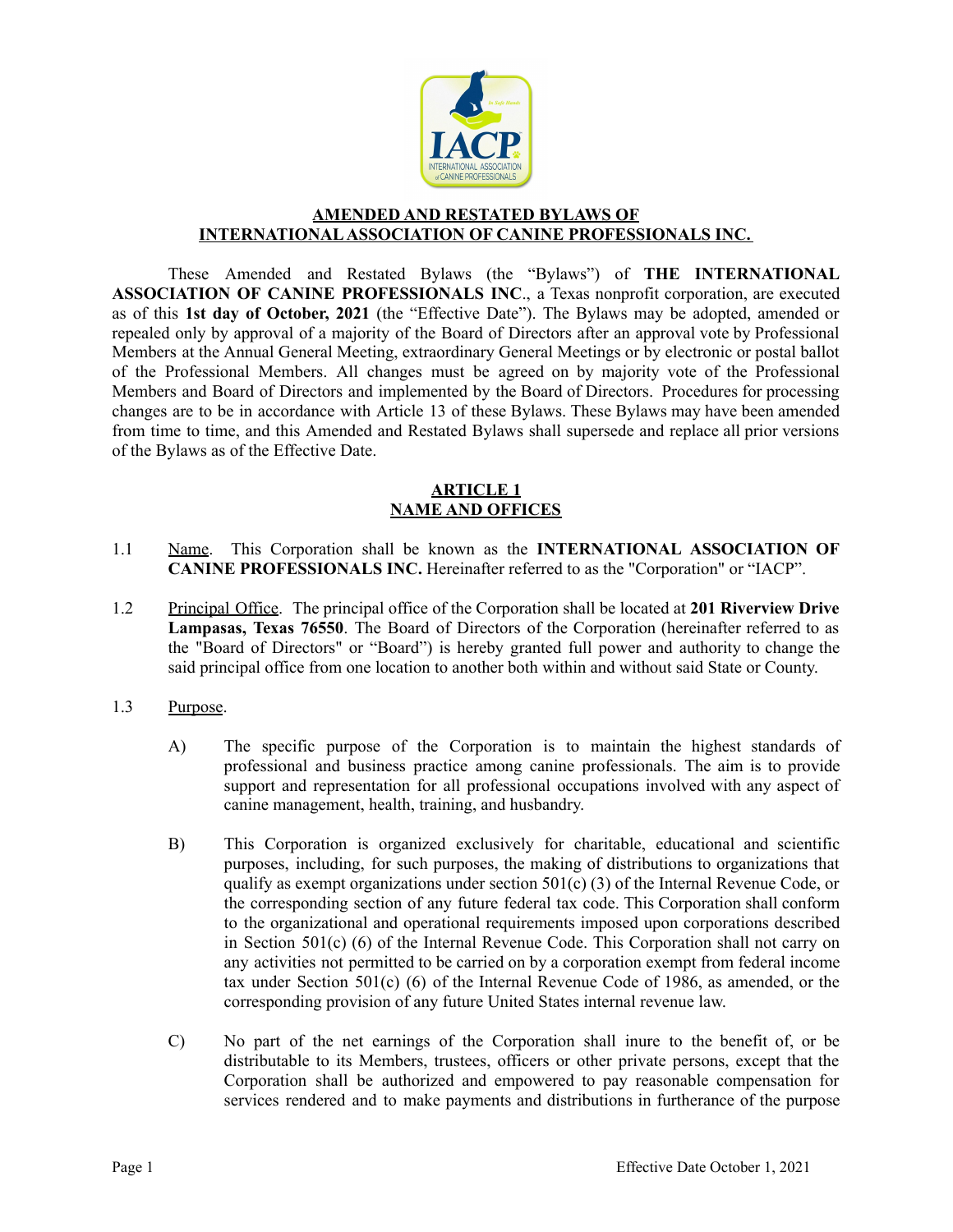

set forth herein. No substantial part of the activities of the Corporation shall be the carrying on of propaganda, or otherwise attempting to influence legislation, and the Corporation shall not participate in, or intervene in (including the publishing or distribution of statements) any political campaign on behalf of or in opposition to any candidate for public office. Notwithstanding any other provision of these articles, the Corporation shall not carry on any other activities not permitted to be carried on (a) by a corporation exempt from federal income tax under section  $501(c)$  (3) of the Internal Revenue Code, or the corresponding section of any future federal tax code, or (b) by a corporation, contributions to which are deductible under section  $170(c)$  (2) of the Internal Revenue code, or the corresponding section of any future federal tax code.

D) The property of this Corporation is irrevocably dedicated to advancing canine professionals and educational purposes, and no part of the net income or assets of this Corporation shall insure to the benefit of any Director, Officer or Member thereof or to the benefit of any private person. Upon the dissolution of the Corporation, assets shall be distributed for one or more exempt purposes, within the meaning of section  $501(c)$  (3) of the Internal Revenue Code, or the corresponding section of any future federal tax code, or shall be distributed to the federal government, or to a state or local government, for a public purpose. Any such assets not so distributed of shall be disposed of by a Court of Competent Jurisdiction of the county in which the Principal Office of the Corporation is then located, exclusively for such purposes or to such organization or organizations, as said Court shall determine, which are organized and operated exclusively for such purposes.

# **ARTICLE 2 DIRECTORS**

- 2.1 Powers. Subject to the limitations stated in the Articles, these Bylaws and the Texas Non-Profit Corporation Act (hereinafter "Non-Profit Corporation Law"), and subject to the duties of Directors as prescribed by the Non-Profit Corporation Law, all corporate powers shall be exercised by or under the direction of, and the business and affairs of the Corporation shall be managed by, the Board of Directors. The individual Directors shall act only as members of the Board of Directors, and the individual Directors shall have no power as such. Subject to any limitations contained in the articles or Bylaws and to compliance with other provisions of this division and any other applicable laws, the Directors of the Corporation, in carrying out its activities, shall have all of the powers of a natural person, including, without limitation, the power to:
	- A) Adopt, use, and at will alter a corporate seal, but failure to affix a seal does not affect the validity of any instrument.
	- B) Adopt, amend, and repeal Bylaws.
	- C) Qualify to conduct its activities in any other state, territory, dependency or foreign country.
	- D) Issue, purchase, redeem, receive, take or otherwise acquire, own, sell, lend, exchange, transfer or otherwise dispose of, pledge, use and otherwise deal in and with its own bonds, debentures, notes and debt securities.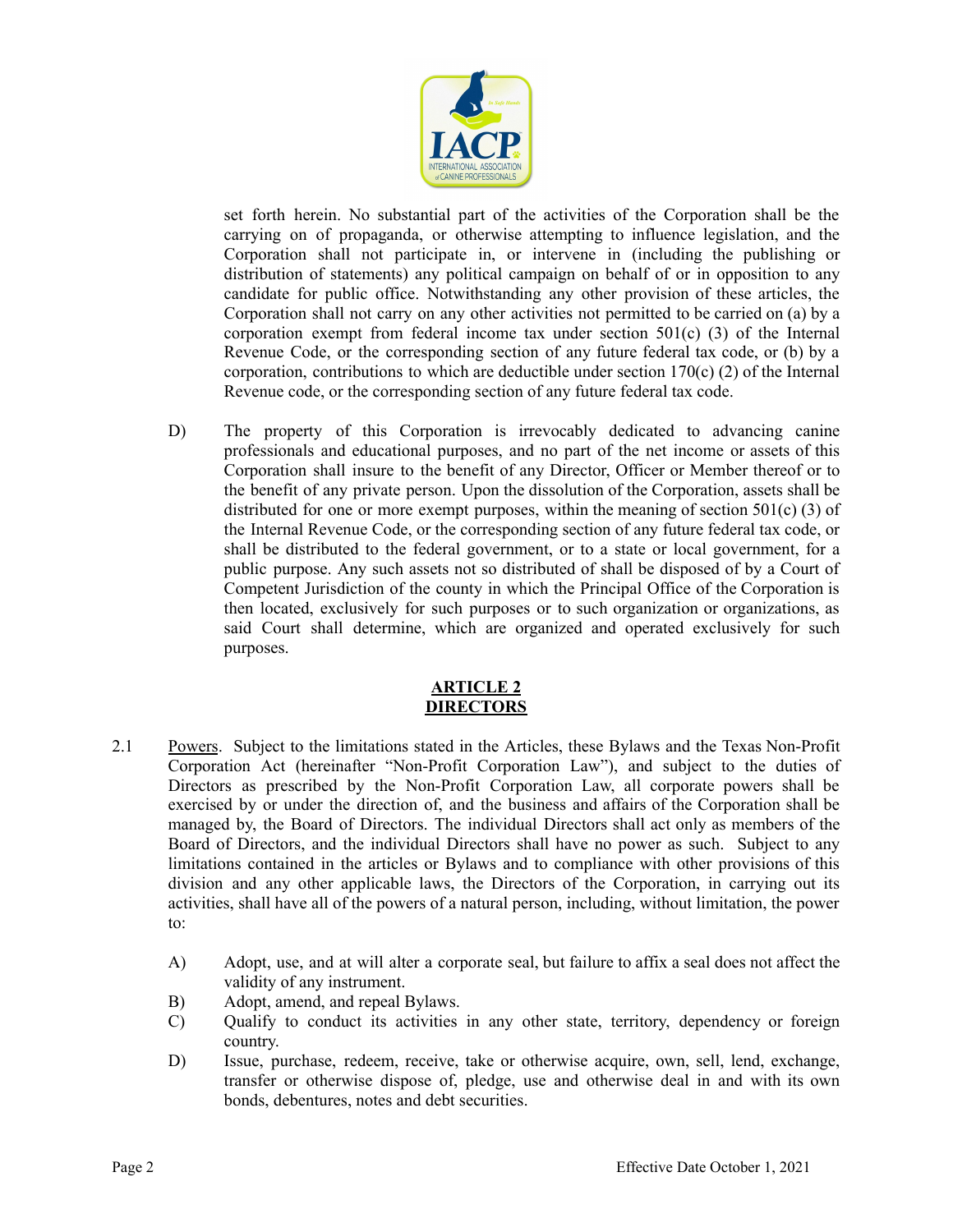

- E) Issue memberships.
- F) Levy dues, assessments, and admission fees.
- G) Make donations for public and/or animal welfare or for community funds, hospital, and charitable, educational, scientific, civic or similar purposes.
- H) Assume obligations, enter into contracts, including contracts of guarantee or surety ship, incur liabilities, borrow or lend money or otherwise use its credit, and secure any of its obligations, contracts or liabilities by mortgage, pledge or other encumbrance of all or any part of its property and income.
- I) Participate with others in any partnership, joint venture or other association, transaction or arrangement of any kind whether or not such participation involves sharing or delegation of control with or to others.
- J) Carry on a business at a profit and apply any profit that results from the business activity to any activity in which it may lawfully engage.
- 2.2 Number of Directors. The authorized number of Directors on the Board shall be no less than six (6) and no more than ten (10). No more than six (6) Directors will be elected by the Board of Directors ("Board-elected Directors"). No more than four (4) Directors will be elected by the Professional Members ("Member-elected Directors").
- 2.3 Individual Duties of a Director. The individual responsibilities of a Director shall include:
	- A) Attend all Board and Committee meetings and functions, including but not limited to special events. All the Board determines if all Directors are necessary to attend a meeting or event when the event is out of the country of residence for any Director and which Directors or officers are necessary to attend the event or meeting. This would be a majority vote on determination.
	- B) Stay informed about the IACP's mission, services, policies, and programs.
	- C) Review agenda and supporting materials prior to Board and Committee meetings.
	- D) Serve on Committees and when possible, volunteer to take on special assignments.
	- E) Make a personal financial and time contribution to IACP.
	- F) Inform Members and outside bodies about IACP.
	- G) Suggest possible secondments to the Board that can make significant contributions to the work of the Board and IACP.

Directors shall be aware that the State may have statutes adopting some variation of these duties, which would be used in court to determine whether a Director acted improperly. These standards are usually described as the duty of care, the duty of loyalty, and the duty of obedience.

- 2.4 Conflicts of Interest. Directors shall declare any potential conflicts of interest upon taking office or in the event of decisions on the Corporation's activities, which could be affected by a conflict of interest. These conflicts shall be reflected in the Board meeting and the Directors action noted. Any duties and liabilities set forth in this article shall apply without regard to whether a Director is compensated by the Corporation.
- 2.5 Election, Term of Office and Qualifications. New Directors shall be appointed to the Board by the President following an election for vacant positions. The specific number of Directors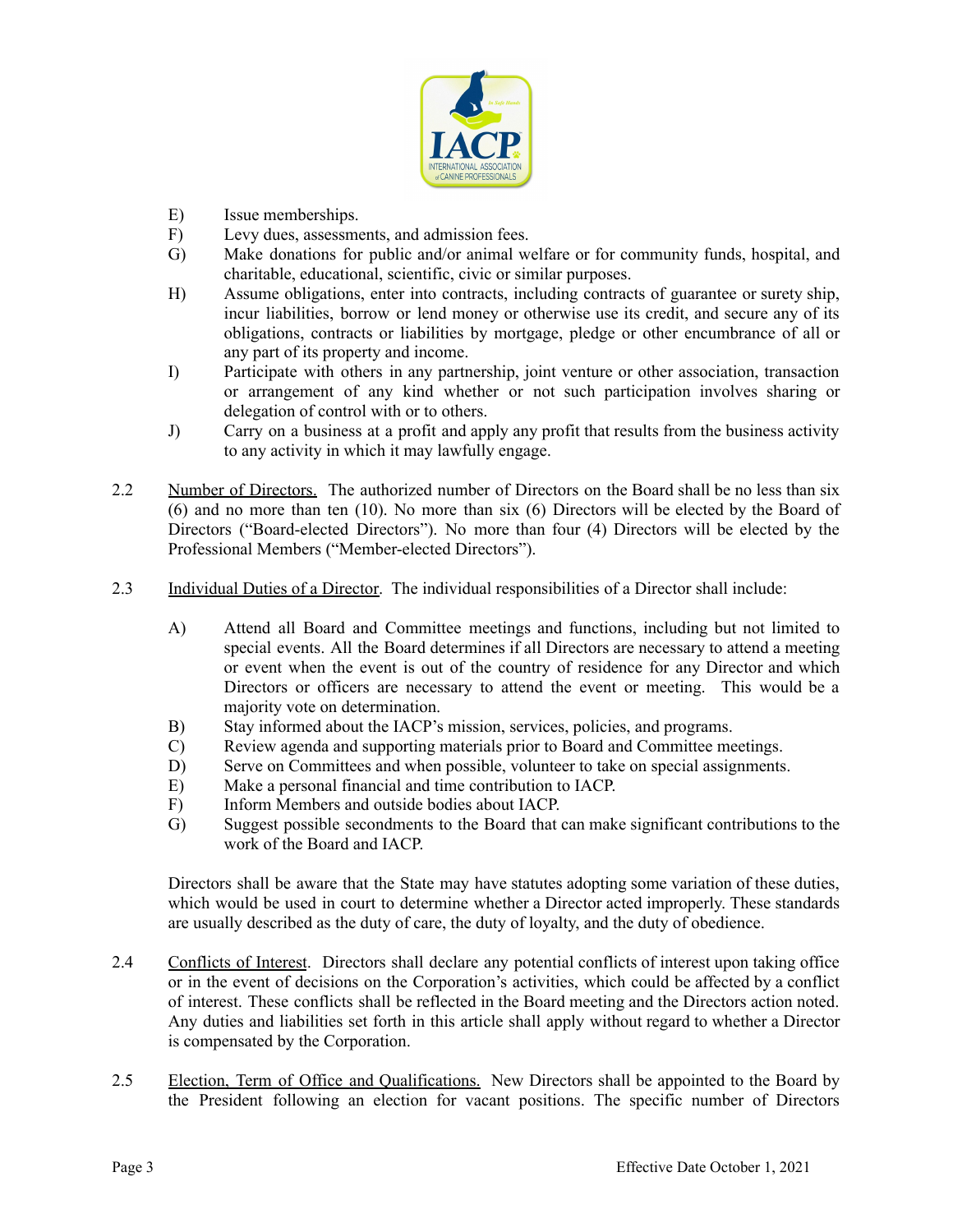

authorized by section 2.2 shall be as determined by resolution of the Board of Directors. Board-elected Directors shall serve three-year terms. Member-elected Directors shall serve a two-year term. All Directors shall serve until their successors are duly elected, or until their earlier effective resignation or removal.

# 2.6 Election Procedures for Member-elected Directors. Election procedure for Member-elected Directors shall be:

- A) Nominations of candidates begin 120 days prior to the close of the ballot.
- B) Nominations close and announcement of candidates 60 days prior to the close of the ballot.
- C) Ballot papers to be posted electronically or mailed to fully paid Professional Members 45 days prior to the close of the ballot.
- D) Upon posting of the ballot papers to Professional Members the election will be deemed to be in progress.
- E) Independent tellers not affiliated to the Corporation shall receive, store, count, record and prepare a report on the election balloting.
- F) Ballot closes on date and time specified, any ballot papers postmarked after the close of the ballot will be declared null and void.
- G) Election results shall be announced within 30 days of the close of the ballot.

# 2.7 Election Regulations

- A) The Election procedure and ballot for Directors shall not be terminated for any reason other than a legal irregularity or point of order, which has resulted from the violation of Corporation Bylaws and procedures.
- B) In any election of Member-elected Directors, any form of proxy or written ballot in which the Directors to be voted upon are named therein as candidates and which is marked by a Member "withhold" or otherwise marked in a manner indicating that the authority to vote for the election of Directors is withheld shall not be voted either for or against the election of a Director.
- C) No nominations for the Board can be made after the date set for the close of nominations.
- D) If more people are nominated for the Board than can be elected, the election shall take place by means of a procedure which allows all nominees a reasonable opportunity to solicit votes and all Professional Members a reasonable opportunity to choose among the nominees.
- E) A nominee shall have a reasonable opportunity to communicate to the Professional Members the nominee's qualifications and the reasons for the nominee's candidacy.
- F) If after the close of nominations, the number of people nominated for the Board is not more than the number of Directors to be elected, the Corporation may without further action declare that those nominated and qualified to be elected have been elected.
- G) The Corporation shall provide that where it distributes any written election material soliciting a vote for any nominee for Director at the Corporation's expense, it shall make available, at the Corporation's expense to each other nominee, in or with the same material, the same amount of space that is provided any other nominee, with equal prominence, to be used by the nominee for a purpose reasonably related to the election.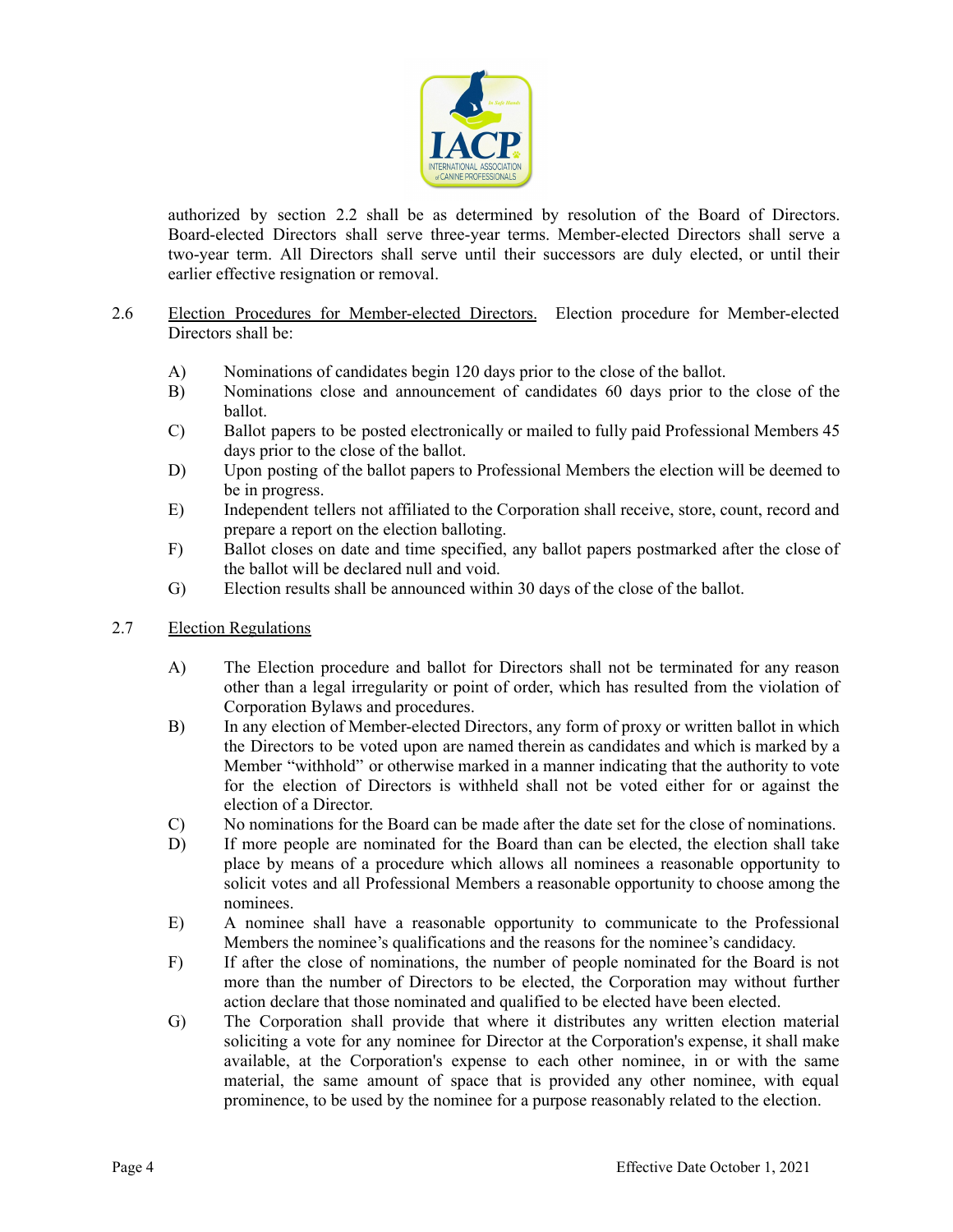

- H) Neither the Corporation, nor its agents, officers, Directors, or employees, may be held criminally liable, liable for any negligence (active or passive) or otherwise liable for damages to any person on account of any material which is supplied by a nominee and which it mails or publishes in procedures intended to comply with the Bylaws, but the nominee on whose behalf such material was published or mailed shall be liable and shall indemnify and hold the Corporation, its agents, officers, directors and employees and each of them harmless from all demands, costs, including reasonable legal fees and expenses, claims, damages and causes of action arising out of such material or any such mailing or publication.
- I) Nothing in this section shall prevent the Corporation or any of its agents, officers, Directors, or employees from seeking a court order providing that the Corporation need not mail or publish material tendered by or on behalf of a nominee under this article on the ground the material will expose the moving party to liability.
- J) An action challenging the validity of any election, appointment or removal of a Director must be commenced within (90) calendar days after the election, appointment or removal. If no such action is commenced, in the absence of fraud, any election, appointment or removal of a Director is conclusively presumed valid (90) calendar days thereafter.
- 2.8 Resignation. Any Director may resign at any time by giving written notice of such resignation to the President, the Secretary or the Board of Directors. Such resignation shall take effect at the time specified in the notice; provided however, that if the resignation is not to be effective upon receipt of the notice by the Corporation, the Corporation must accept the effective date specified. Except upon notice to the Attorney General, no director may resign where the Corporation would be left without a duly elected director or directors in charge of its affairs. If the resignation is effective at a future time, a successor may be elected to take office when the resignation becomes effective.
- 2.9 Removal. No Director may be removed from the Board without due cause. A Member-elected Director may be removed from office by a majority vote of no confidence from the Professional Members. This vote may be brought at the Annual General Meeting (AGM), an Extraordinary General Meeting or by electronic or postal ballot. Any Director may be removed from office where there is evidence of due cause by a two-thirds  $(2/3<sup>rd</sup>)$  vote by Board of Directors. Due cause for removal of a Director may include, without limitation, absence at three consecutive Board meetings. Any Director who is also a Member will be automatically removed upon suspension or termination of the Director's membership. If a Director is removed from office by the Board, the Members must be notified in an appropriate form or manner as determined by the Board within fifteen (15) calendar days of this action. No reduction of the authorized number of Directors shall have the effect of removing any Director prior to the expiration of such Director's term of office.
- 2.10 Vacancies. A vacancy in the Board of Directors shall be deemed to exist in case of the death, resignation or removal of any Director or if the authorized number of Directors is increased. Vacancies on the Board of Directors may be filled by calling a mid-term election or by the Board appointing a Member to fill the vacancy for the duration of the term. The term of a Director so elected shall be the unexpired portion of the term of the Director being replaced. Secondments of Members to the Board can be made by the Directors to meet specific need of the Board and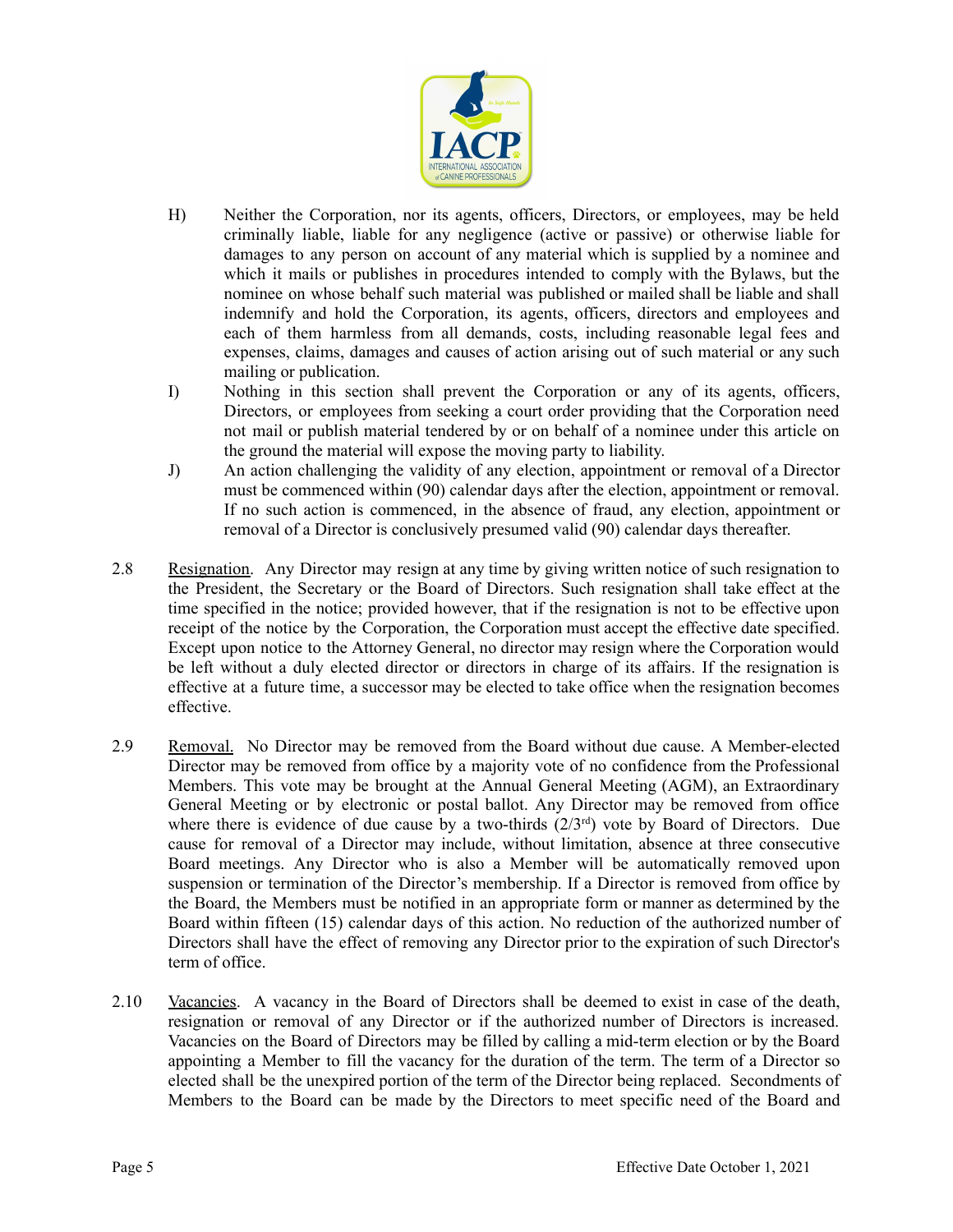

provide advisory services. The secondments shall not have voting rights on the Board.

- 2.11 Organizational Meeting. Immediately after the annual appointment of the Board of Directors, the Board of Directors shall hold a regular meeting for the purpose of organization and the transaction of other business. One month's notice of such meeting needs to be given.
- 2.12 Other Regular Meetings. The Board of Directors may provide by resolution the time and place for holding of regular meetings of the Board of Directors, provided however that if the date so designated falls upon a legal holiday, then the meeting shall be held at the same time and place on the next succeeding day which is not a legal holiday. One month's notice of such regular meetings of the Board of Directors need be given.
- 2.13 Calling Meetings. Regular or special meetings of the Board of Directors shall be held whenever called by the President, Secretary or any two Directors of the Corporation. Seven days' notice by mail needs to be given or three days' notice by telephone or electronic means. There will be a minimum of two meetings per year.
- 2.14 Place of Meeting. Meetings of the Board of Directors shall be held at any place which may be designated in the notice of the meeting, or, if not stated in the notice or if there is no notice, designated by resolution of the Board of Directors. In the absence of such designation, meetings of the Board of Directors shall be held at the principal office of the Corporation.
- 2.15 Telephonic Meetings. Directors may participate in a regular or special meeting through use of conference telephone, electronic video screen or other communications equipment, so long as all members participating in such communication meeting can hear one another. Participation in a meeting pursuant to this Section 2.12 constitutes presence in person at that meeting if all of the following apply:
	- A) Each Director participating in the meeting can communicate with all of the other Directors concurrently.
	- B) Each Director is provided the means of participating in all matters before the Board of Directors, including the capacity to propose, or to interpose an objection, to a specific action to be taken by the Corporation.
	- C) The Corporation adopts and implements some means of verifying both of the following:
		- i. A person communicating by telephone, electronic video screen, or other communications equipment is a Director entitled to participate in the Board of Directors' meeting.
		- ii. All statements, questions, actions or votes were made by that Director and not by another person not permitted to participate as a Director.
- 2.16 Notice of Special Meetings. Written notice of the time and place of special meetings of the Board of Directors shall be delivered personally to each Director or sent to each Director by first class mail, telephone, including a voice messaging system or other system or technology designed to record and communicate messages, telegraph, facsimile, electronic mail or other electronic means or any other means of written communication. In case such notice is sent by mail, it shall be deposited in the United States mail at least seven (7) days prior to the time of the holding of the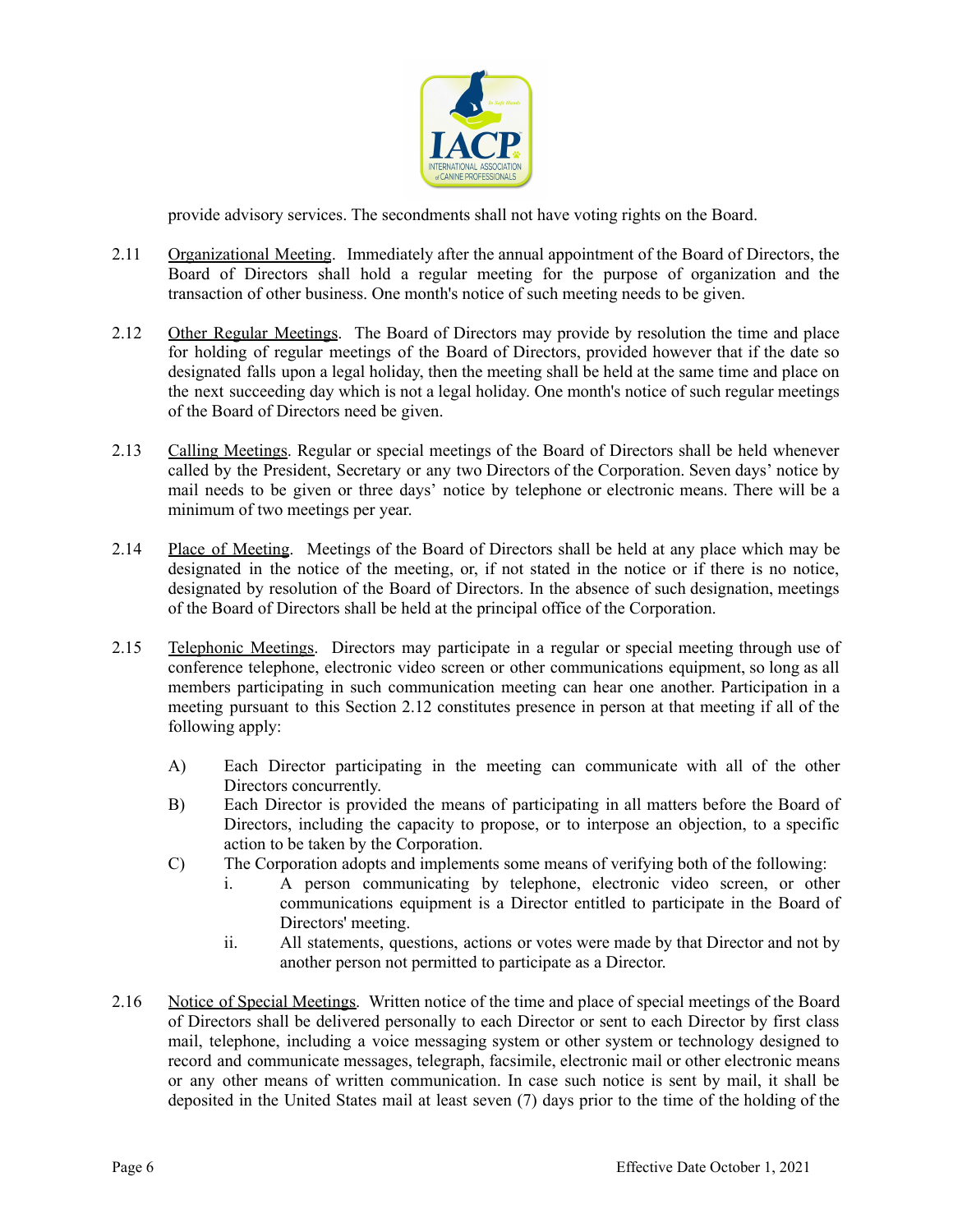

meeting. For purposes of determining whether such seven (7) day requirement has been satisfied, the day of the meeting and the day notice is given shall each be counted as one (1) full day regardless of the time of the day the meeting is held or the notice is given. Each notice shall be deemed given to a director when deposited, with postage thereon prepaid, in a post office or official depository under the exclusive care and custody of the United States post office department and addressed to such director at the address designated by him for that purpose or, if none is designated, at his last known address. In case such notice is delivered personally, by telephone, including a voice messaging system or other system or technology designed to record and communicate messages, telegraph, facsimile, electronic mail, or other electronic means or other means of written communication, it shall be so delivered at least seventy-two (72) hours prior to the time of the holding of the meeting. Such notice may be given by the President, Secretary or by the two (2) Directors who called said meeting. Such notice need not specify the purpose of the meeting, unless the meeting is to consider the removal of a director or an amendment to the Bylaws that will increase the number of Directors. Notice shall not be necessary if appropriate waivers, consents or approvals are filed in accordance with Section 2.18 of these Bylaws.

- 2.17 Waiver of Notice. Notice of a meeting need not be given to any Director who signs a waiver of notice, or a written consent to holding the meeting or an approval of the minutes of the meeting, whether before or after the meeting, or who attends the meeting without protesting, prior thereto or at its commencement, the lack of notice to that Director. These waivers, consents and approvals shall be filed with the corporate records or made a part of the minutes of the meeting. Neither the business to be transacted nor the purpose of any regular or special meeting of the Directors or of a committee of Directors; need be specified in any such waiver, consent or approval.
- 2.18 Action without Meeting. An action required or permitted to be taken by the Board of Directors may be taken without a meeting if a majority of the Directors shall individually or collectively consent in writing to that action. The written consent or consents shall be filed with the minutes of the proceedings of the Board of Directors. The action by written consent shall have the same force and effect as an in-person vote of the Board of Directors.
- 2.19 Quorum. A majority of the authorized number of Directors shall constitute a quorum for the transaction of business. Every act or decision done or made by a majority of the Directors present at a meeting duly held at which a quorum is present shall be the act of the Board of Directors, unless the Articles, these Bylaws or the Non-Profit Corporation Law specifically requires a greater number. In the absence of a quorum at any meeting of the Board of Directors, a majority of the Directors present may adjourn the meeting as provided in Section 2.19 of these Bylaws. A meeting at which a quorum is initially present may continue to transact business, notwithstanding the withdrawal of enough Directors to leave less than a quorum, if any action taken is approved by at least a majority of the required quorum for such meeting.
- 2.20 Adjournment. Any meeting of the Board of Directors, whether or not a quorum is present, may be adjourned to another time and place by the vote of a majority of the Directors present. Notice of the time and place of the adjourned meeting need not be given to absent Directors if said time and place are fixed at the meeting adjourned; provided, however, that if the meeting is adjourned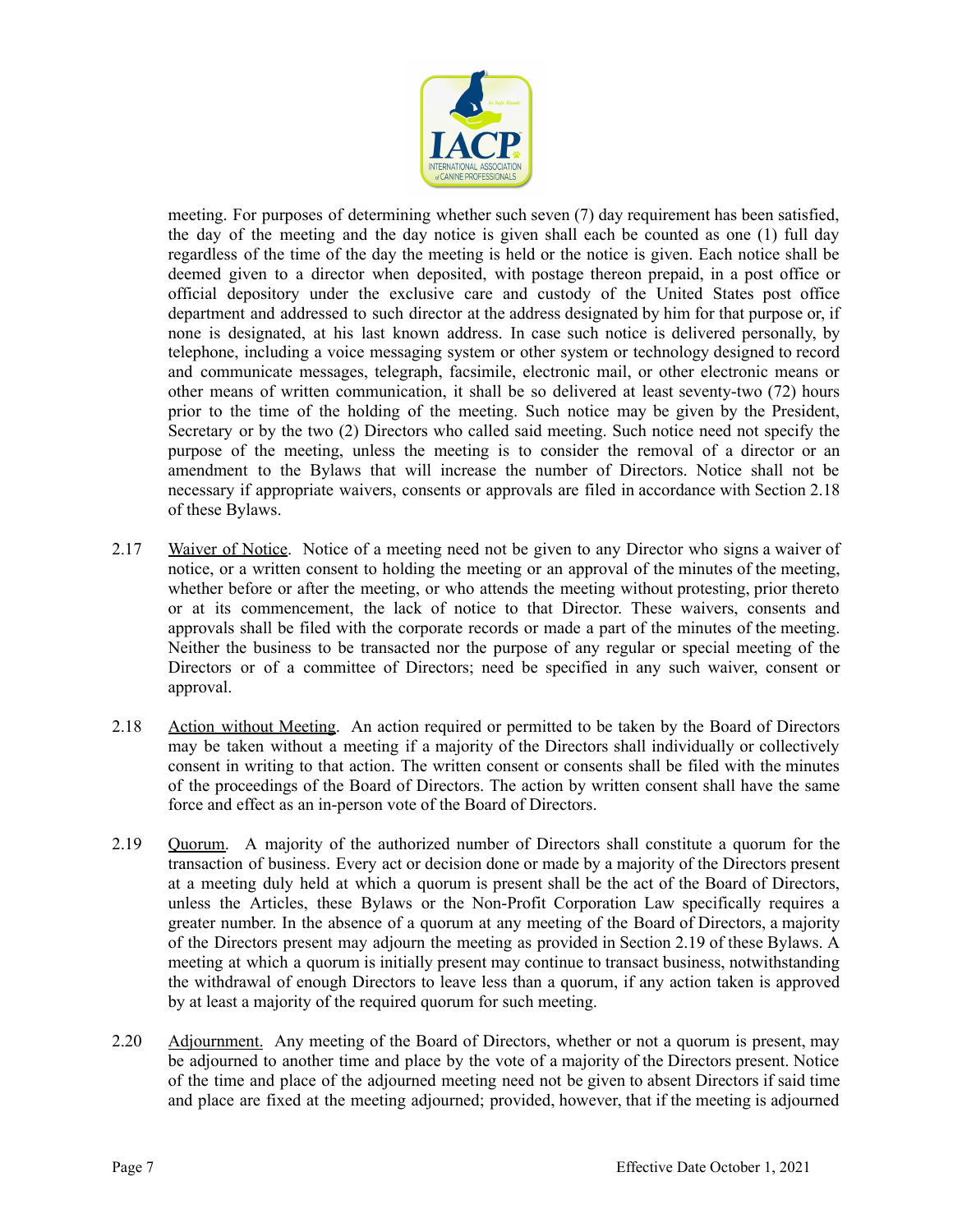

for more than twenty-four (24) hours, notice of any adjournment to another time and place shall be given, prior to the time of the adjourned meeting, to the Directors who were not present at the time of the adjournment.

- 2.21 Inspection Rights. Every Director shall have the absolute right at any time to inspect, copy and make extracts of, in person or by agent or attorney, all books, records and documents of every kind and to inspect the physical properties of the Corporation.
- 2.22 Fees and Compensation. Directors shall not receive any stated salary for their services as directors but, by resolution of the Board of Directors, a fixed fee may be allowed for attendance at each meeting. Directors may be reimbursed in such amounts as may be determined from time to time by the Board of Directors for expenses paid while acting on behalf of the Corporation or expenses incurred in attending meetings of the Board of Directors. Nothing herein contained shall be construed to preclude any director from serving the Corporation in any other capacity as an officer, agent, employee or otherwise and receiving compensation therefore.
- 2.23 Conflicts. In the event of any conflict between the terms and provisions of these Bylaws and the requirements of the applicable Non-Profit Corporation Law, the requirements of the applicable Non-Profit Corporation Law shall control.

# **ARTICLE 3 COMMITTEES**

- 3.1 Executive and Other Committees of the Board of Directors. The Board of Directors may, by resolution adopted by a majority of the Directors then in office (provided a quorum is present), create an executive committee or other committees, consisting of one (1) or more Directors. Such committee(s) shall have such power and authority as may be determined by the Board of Directors, subject to the limitations imposed on such power and authority by the Non-Profit Corporation Law or the Articles.
- 3.2 Advisory Management Committees. Committees shall be constituted to research, advise and support specific areas of management and operation within the Corporation. These Committees shall be established by the Board of Directors with comprehensive written terms of reference. The Committees will report on a monthly basis to the Director delegated with the oversight responsibility for their work. Upon completion of their duties these committees shall be disbanded by the Board of Directors. Committee members will be selected by the Director delegated with the oversight responsibility for the Committee from the active membership of IACP.
- 3.3 Committee Composition. The Board shall establish a Committee Charter, which shall identify the requirements and member levels for Members eligible to serve on each committee and submit such requirements to the Board of Directors for approval. A committee may have up to a maximum of nine (9) Corporation Members in good standing, including a Committee Chairperson, and an Oversight Director. As required the committee may add a tenth member as an independent Technical Advisor. The Committee Chairperson shall be appointed by the members of the committee. When appropriate a Co-Chairperson should be appointed from the regular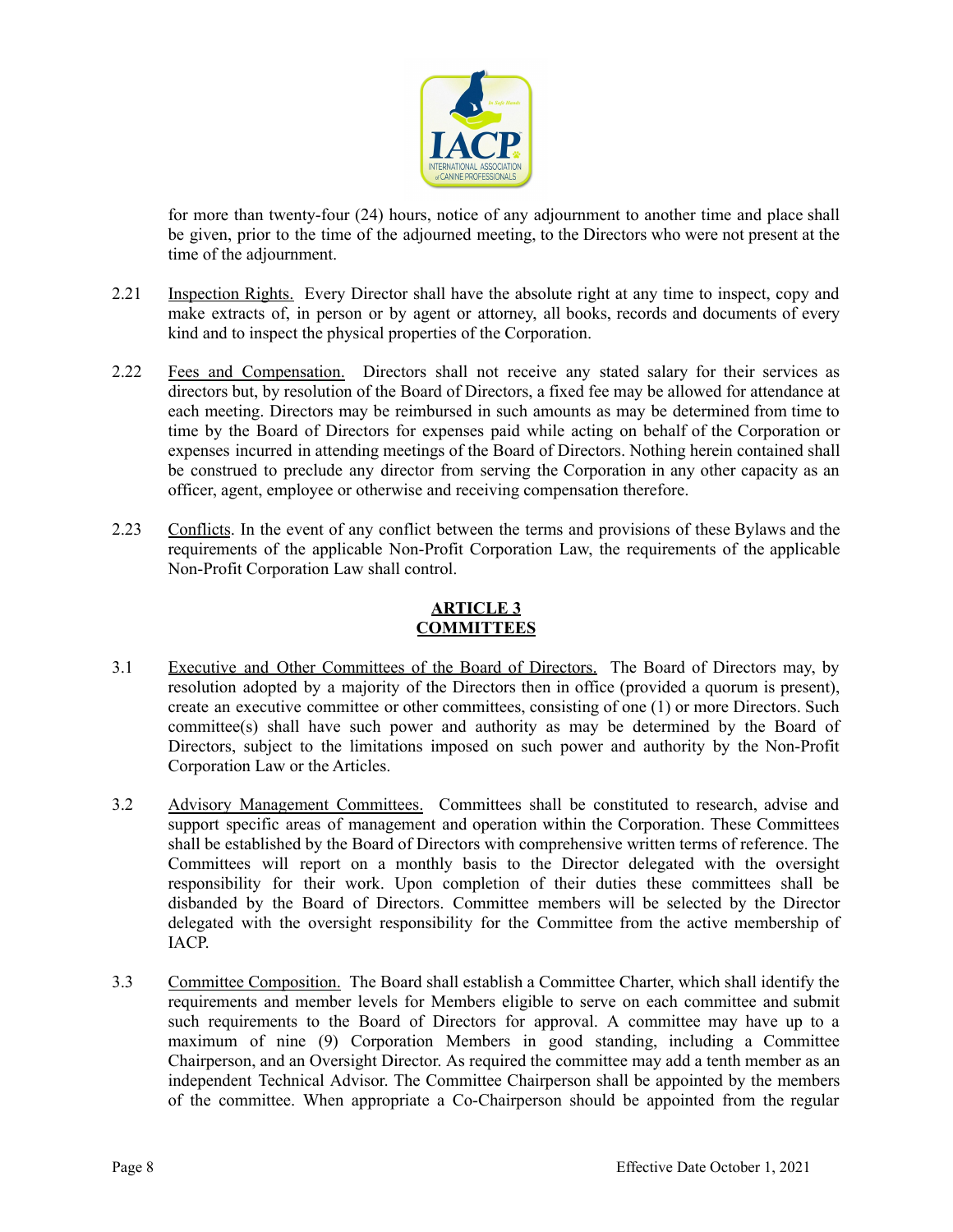

committee membership. A Technical Advisor may be employed to provide specific guidance when the expertise is not available from within the general membership and approved by a majority of the Board of Directors. A Technical Advisor works for and directly reports to the Committee Chairperson. A Technical Advisor's role is limited to the Committee's charter not to exceed a specified period of time as determined by the Oversight Director. A Technical Advisor does not have a vote in committee business. Inactive or poor performing committee members may be removed from a Committee with the joint agreement of the Committee Chairperson and the Oversight Director. A Committee Chairperson serves at the pleasure of the Board of Directors and may be removed from a committee for any reason by a majority vote of the Board of Directors. Committee vacancies should be promptly filled from the active list of qualified Corporation volunteers by agreement of the Committee Chairperson and the Oversight Director. The committee Oversight Director is responsible for the content and delivery of all interim and final reports developed and produced by the committee for presentation to the Board of Directors.

- 3.4 Handling of Funds. Collection and/or disbursement of all funds require the approval and processing by the Office of the Treasurer in accordance with the Committee's charter.
- 3.5 Minutes and Reports. Each Committee shall keep regular minutes of its proceedings, which shall be maintained by the Secretary and filed in the Corporation's main office. All action by any committee shall be reported to the Board of Directors at the next meeting thereof, and, insofar as rights of third parties shall not be affected thereby, shall be subject to revision and alteration by the Board of Directors.
- 3.6 Meetings. Except as otherwise provided in these Bylaws or by resolution of the Board of Directors, each committee shall adopt its own rules governing the time and place of holding and the method of calling its meetings and the conduct of its proceedings and shall meet as provided by such rules, and it shall also meet at the call of any member of the committee. Unless otherwise provided by such rules or by resolution of the Board of Directors, committee meetings shall be governed by Article 2 of these Bylaws.
- 3.7 Term of Office of Committee Members. Each Committee member shall serve at the pleasure of the Board of Directors. A Director responsible for oversight of such committees shall not serve a committee term to exceed his or her term as a Director.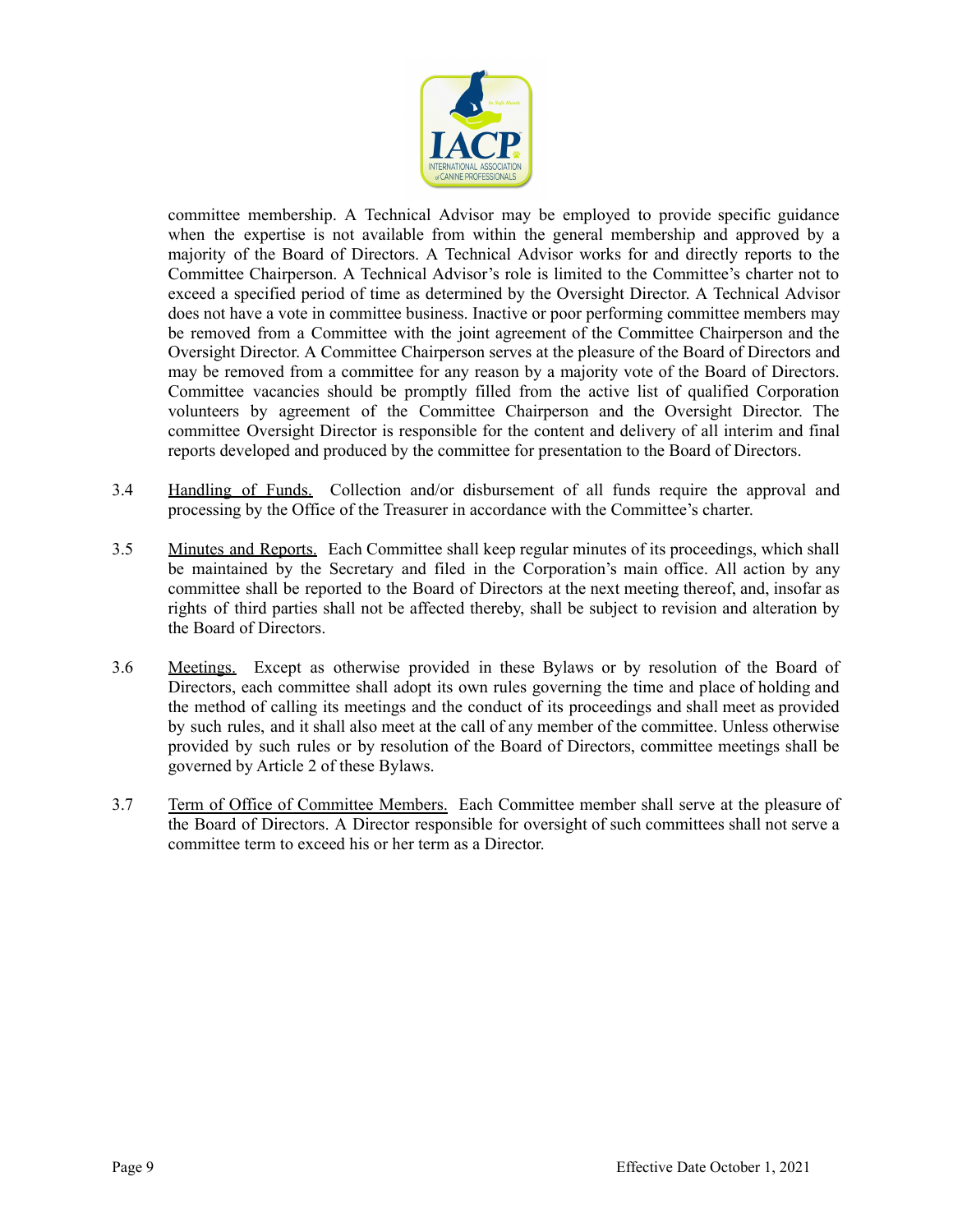

**ARTICLE 4 OFFICERS**

- 4.1 Officers. The officers of the Corporation shall include a President, a Vice President, a Secretary and a Chief Financial Officer (hereinafter referred to as "Treasurer"). The Corporation may also have, at the discretion of the Board of Directors, such other officers as may be appointed in accordance with the provisions of Section 4.3. One (1) person may hold two (2) or more offices; provided, however, that neither the Secretary nor the Treasurer may serve concurrently as the President.
- 4.2 Election and Term. The officers of the Corporation shall be chosen by the Board of Directors and shall serve at the pleasure of the Board of Directors, subject to the rights, if any, of an officer under any contract of employment. Officers need not be chosen from among the Directors. Officers who are not Directors will not be allowed to vote on issues affecting the Corporation at Board Meetings. The President and Treasurer shall each have a term of two (2) years. All other officer positions shall have a term of one (1) year. The officers of the Corporation may be required to perform other duties as may be assigned by the Board of Directors or these Bylaws. In addition, the duties of such officers may be removed or reassigned at the discretion of the Board of Directors.
- 4.3 Subordinate Officers Etc. The Board of Directors may appoint such other officers as the business of the Corporation may require, each of whom shall hold office for such period, have such authority and perform such duties as are required in these Bylaws or as the Board of Directors may from time to time determine. Subordinate officers, administrative and management positions may include but are not limited to, Executive Director, Departmental Vice President, Division Manager, District Manager, Manager and Assistant Manager, as required by the Board of Directors to effectively manage the Corporation. Subordinate officers may serve a term of office for six (6) months to four (4) years depending on the needs of the business as determined by the Board of Directors. Terms of Office are negotiated and obligated on an individual contractual basis. Individual Subordinate Officer, Administrative and Management position duties and responsibilities shall be defined by a formal written job description.
- 4.4 Resignation. Any officer may resign at any time by giving written notice to the Corporation, subject to the rights, if any, of the Corporation under any contract to which the officer is a party. All resignations are to be delivered via certified postal service to the principal office of the Corporation. Any such resignation shall take effect at the date of the receipt of such notice or at any later time specified therein; and, unless otherwise specified therein, the acceptance of such resignation shall not be necessary to make it effective.
- 4.5 Vacancies. A vacancy in any office because of death, resignation, removal, disqualification or any other cause shall be filled in the manner prescribed in these Bylaws for regular appointments to such office.
- 4.6 President. The Responsibility of the President shall be to:
	- A) Serve in the capacity of Chairperson of the Board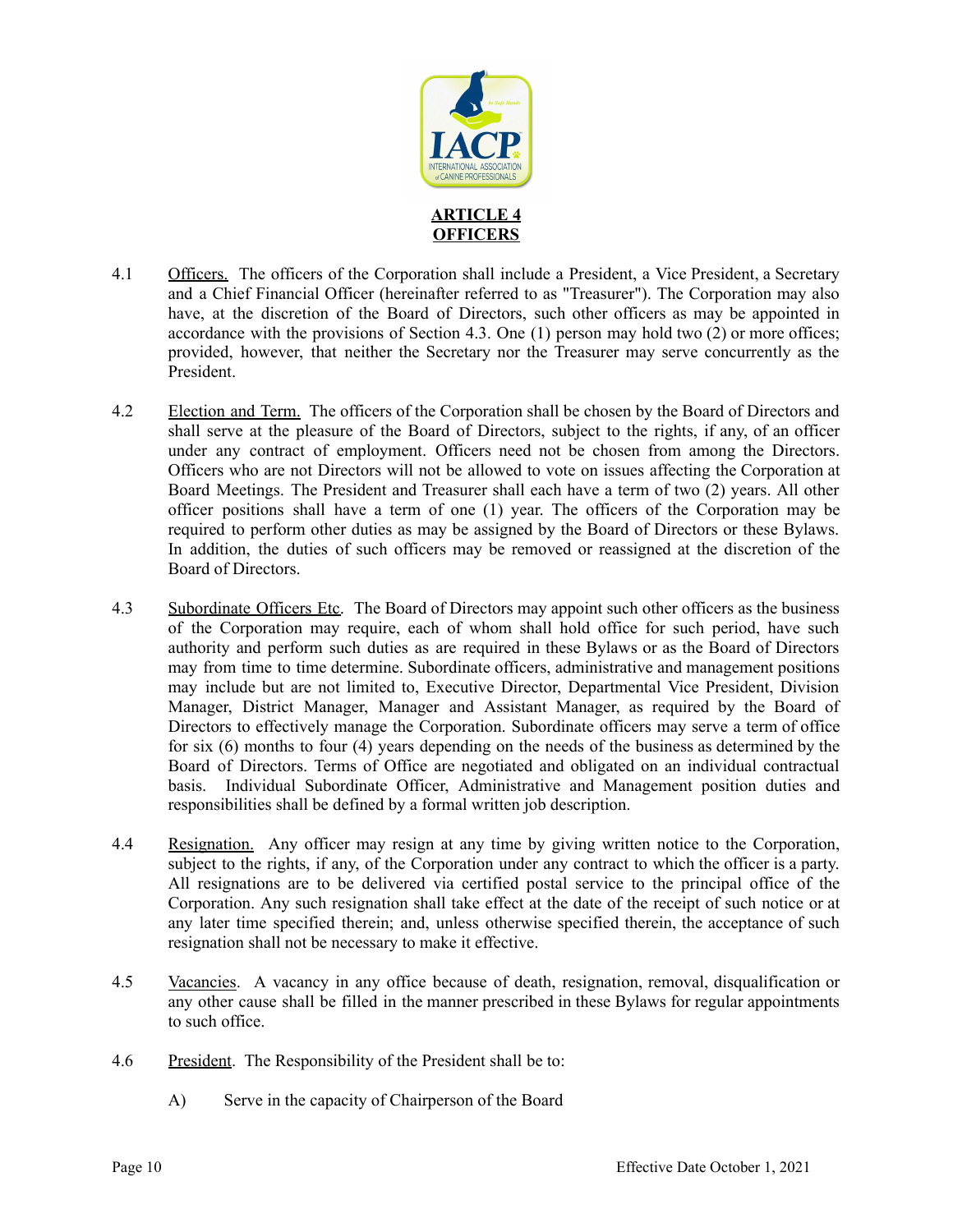

- B) Oversee Board and Executive Committee meetings.
- C) Serve as ex-officio member of all committees
- D) Coordinate work with the Executive Director to make sure Board resolutions are carried out.
- E) Call special meetings as necessary.
- F) Review agenda for Board meetings.
- G) Assure new Board member orientation.
- H) Oversee searches for a new Executive Director.
- I) Coordinate Executive Director's annual performance evaluation.
- J) Act as one of the spokespersons for the Organization.
- K) Hold additional powers and perform other duties as may be assigned by the Board of Directors or these Bylaws.
- 4.7 Vice President. The responsibilities of the Vice President shall be to:
	- A) Attend all Board meetings.
	- B) Serve on the Executive Committee.
	- C) Carry out special assignments as requested by the Board President.
	- D) Understand the responsibilities of the Board President and be able to perform these duties in the President's absence.
	- E) Participate as a vital part of the Board leadership.
	- F) Hold additional powers and perform other duties as may be assigned by the Board of Directors or these Bylaws.
- 4.8 Secretary to the Board. The responsibilities of Secretary shall be to:
	- A) Attend all Board meetings.
	- B) Serve on the Executive Committee.
	- C) Maintain all Board records of proceedings of the Board of Directors and committees of the Board of Directors, including a book of minutes in written form, and ensure their accuracy and safety. Such minutes shall include all waivers of notice, consents to the holding of meetings or approval of the minutes of meetings executed pursuant to these Bylaws or the Non- Profit Corporation Law.
	- D) Review Board minutes.
	- E) Assume responsibilities of the President in the absence of the Board President, President-elect, and Vice President.
	- F) Provide notice of meetings of the Board and/or of a committee when such notice is required.
	- G) Hold additional powers and perform other duties as may be prescribed by the Board of Directors or these Bylaws.
	- H) Maintain confidentiality of all sensitive information in perpetuity.
	- I) At the end of the Secretary's term, properly train the incoming replacement on the duties required of the Secretary, including but not limited to keeping and recording the minutes in keeping with the requirements of "Robert's Rules of Order."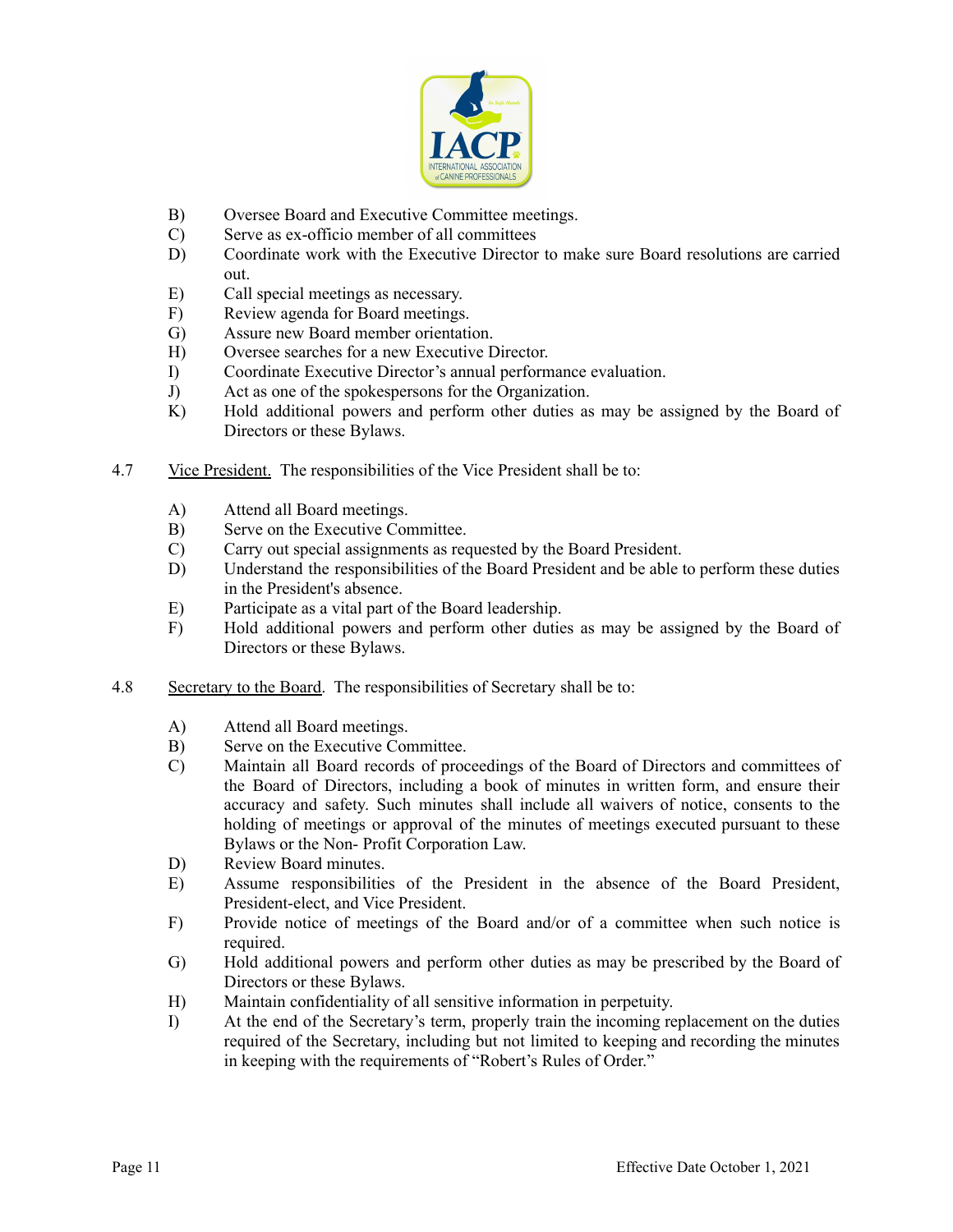

- 4.9 Treasurer. The responsibilities of Treasurer shall be to:
	- A) Have knowledge of the organization and a personal commitment to its goals and objectives.
	- B) Understand financial accounting for non-profit organizations.
	- C) Serve as Chief Financial Officer of the Organization.
	- D) Work with the Executive Director to ensure that appropriate financial reports are made available to the Board on a timely basis.
	- E) Assist the Executive Director in preparing the annual budget and presenting the budget to the Board for approval.
	- F) Review the annual report and answer Board members' questions about the annual report.
	- G) Keep and maintain, or cause to be kept and maintained, adequate and correct books and records of account in written form or any other form capable of being converted into written form.
	- H) Deposit all monies and other valuables in the name and to the credit of the Corporation.
	- I) Reimburse all funds of the Corporation as may be ordered by the Board of Directors.
	- J) Provide upon request of the Board of Directors an account of all of the financial transactions as Treasurer, and of the financial condition of the Corporation.
	- K) Oversee, approve or disapprove and process funds related to all Departmental or Committee activities.
	- L) Delegate limited approval authority for processing operational budgeted expenditures to Officers of the Corporation and Subordinate Officers within the scope of their assigned responsibilities.
	- M) Hold additional powers and perform other duties as may be assigned by the Board of Directors or these Bylaws.
- 4.10 Executive Director. The position of Executive Director of the International Association of Canine Professionals established by the Board of Directors ensures continuity of leadership and guidance to the governing Board of Directors. The Executive Director is appointed by and shall serve at the pleasure of the Board of Directors. The Executive Director administers and organizes all aspects of the Association and is primary spokesperson on behalf of the Association as delegated by the Board of Directors. The responsibilities of Executive Director shall be to:
	- A) Stay knowledgeable of all aspects of Non-Profit Organizations and The International Association of Canine Professionals.
	- B) Provide administrative leadership and policy guidance for the organization.
	- C) Serve as a resource regarding Board and staff roles and responsibilities.
	- D) Establish and maintain effective communication systems.
	- E) Manage and direct all operations, programs, and activities of the organization.
	- F) Uphold and adhere to the policies and Bylaws of the organization and implement the policy decisions and directives of the Board of Directors.
	- G) Report regularly to the Board of Directors and ensure the Board is fully informed of all organization activities.
	- H) Advise the Board of Directors in a timely fashion of any developments which may affect the organization's well-being.
	- I) Oversee all financial transactions and accounting activities of the organization.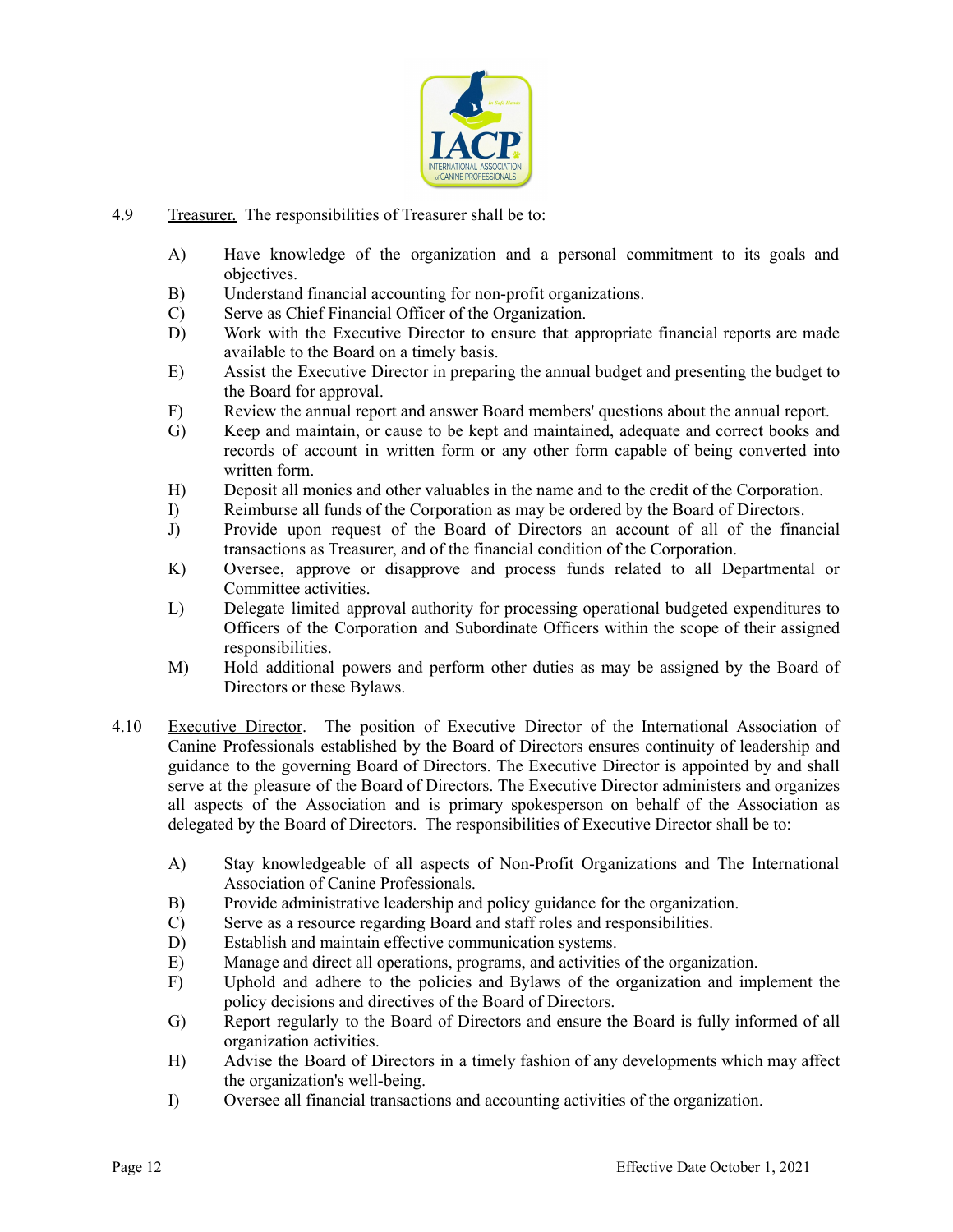

- J) Prepare annual budgets with the assistance of the Treasurer.
- K) Set target objectives, review operational performance and maintain accountability for completion of assignments.
- L) Set personal targets and performance criteria, regularly review and evaluate performance.
- M) Develop managerial and executive skill requirements for the benefit of the Association.
- N) Prepare job descriptions and terms of reference for full time, part time contract staff.
- O) Hire, supervise, and evaluate office staff.
- P) Set targets for staff, review performance and maintain accountability for completion of assignments.
- Q) Encourage and support involvement of volunteers.
- R) Maintain organization records, files, documents, and archives.
- S) Enter into contracts on behalf of the organization, with approval of the Board of Directors.
- T) Provide notification of all organizational activities to the membership at large.
- U) Represent the Organization to other organizations, the media, and the public at large.
- V) Prepare bulletins, reports, testimony, daily correspondence, and other necessary materials for communications.
- W) Maintain confidentiality of sensitive information.
- X) Hold additional powers and perform other duties as may be assigned by the Board of Directors or these Bylaws.
- 4.11 Compensation. The compensation, if any, of the officers shall be fixed from time to time by the Board of Directors, and no officer shall be prevented from receiving such compensation because the officer is also a director of the Corporation.

#### **ARTICLE 5 MEMBERSHIPS**

- 5.1 Membership. IACP membership shall be open to all individuals, persons, corporations, proprietorships, associations, partnerships and clubs interested in the promotion of the Mission and purposes of IACP and who are deemed qualified for membership under the terms established by the Board of Directors and have met all the conditions for membership.
- 5.2 Classes of Membership.
	- A) Affiliate Member (nonvoting)- an individual who regularly trains, rehabilitates, competes or shows dogs but is not being paid for their services
	- B) Associate Member (nonvoting)- an individual who has fewer than five (5) years experience as a practicing canine professional.
	- C) Professional Member (voting)- an individual who has a minimum of five (5) years experience as a practicing canine professional.
	- D) Supporting Member (nonvoting)- an individual, company, or organization who supports the goals, positions, and mission of the IACP.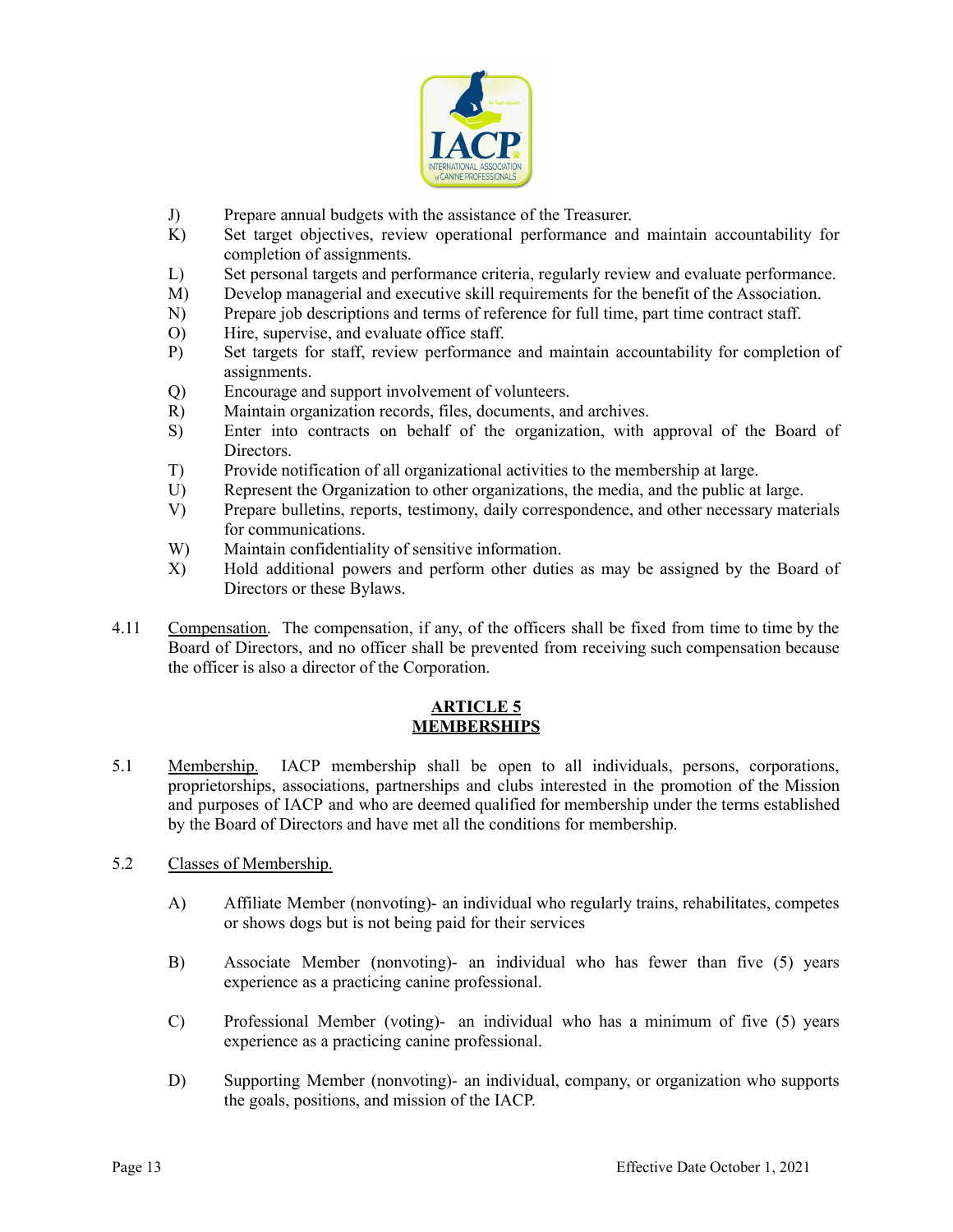

Emeritus Member (nonvoting)- an individual who was an IACP Professional Member for a minimum of ten (10) years and is now a retired canine professional.

On application for membership, applicants shall provide proof of their status for a specific class of membership in accordance with application procedures approved by the Board of Directors. Members who have provided false information to obtain a specific class of membership for which they are not qualified may have their membership terminated, without refund of any paid dues or fees. All Members shall sign a declaration agreeing to the Mission Statement and the IACP Code of Conduct.

# 5.3 Rights of Membership.

- A) No person may hold more than one membership and no fractional membership may be held.
- B) IACP Members are not, as such, personally liable for the debts, liabilities, or obligations of the Corporation.
- C) No person is liable for any obligation arising from membership unless the person was admitted to membership upon the person's application or with the person's consent.
- D) No Member may transfer a membership or any right arising there from.
- E) All rights of membership cease upon the Member's death or dissolution.
- F) A Member may terminate their membership at any time.
- G) This action shall not relieve the resigning Member from any obligation for charges incurred, services or benefits actually rendered, dues, assessments or fees, or arising from contract or otherwise, and this section shall not diminish any right of the Corporation to enforce any such obligation or obtain damages for its breach.
- H) No Member may transfer for value a membership or any right arising there from.
- I) The Corporation shall levy dues, assessments or fees upon its Members pursuant to its articles or Bylaws, but a Member upon learning of them may avoid liability for them by promptly resigning from membership, except where the Member is, by contract or otherwise, liable for them. Article or bylaw provisions authorizing such dues, assessments or fees do not, of themselves, create such liability.
- 5.4 Membership Dues and Fees. Membership dues and fees shall be set annually. The Board of Directors shall set annual dues, and associated fees for the forthcoming year, based on budgets and financial plans prepared by the Board of Directors or by a finance and/or executive committee. All such fees shall be approved and enacted by majority vote of the Board of Directors.

All dues must be paid within one month of the membership lapsing. Membership may be terminated for unpaid dues. At the discretion of the Board of Directors, a Member who renews their membership after the membership has been terminated for any reason may be required to complete the application process and pay the application fee.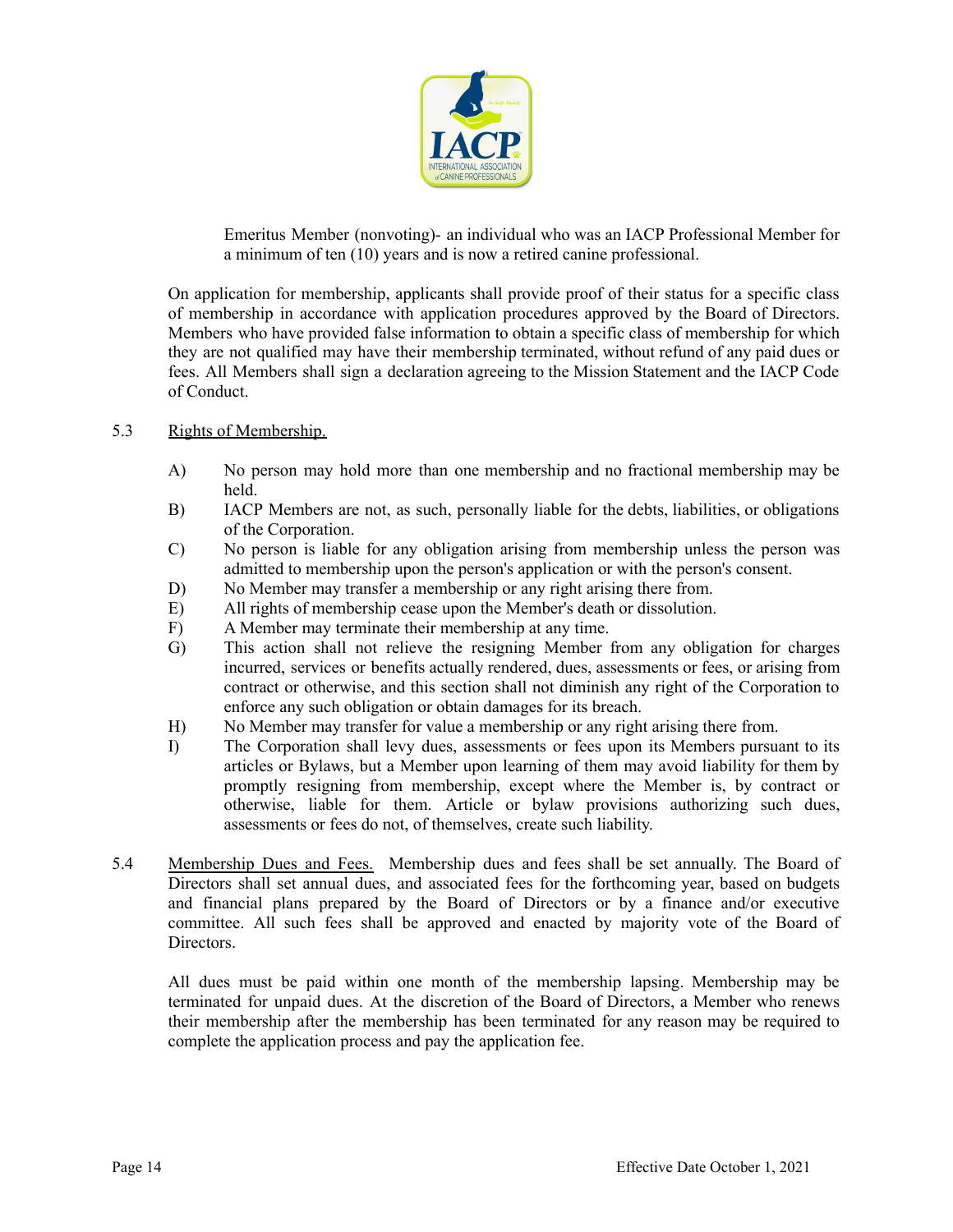

# 5.5 Meetings of Members.

- A) An Annual General Meeting ("AGM) will be held annually at the Annual Conference, at the place where the conference is being held or in the event of an Annual Conference not being held, at a time and place decided by the Board of Directors.
- B) Written notice of the AGM, an agenda and financial reports for the preceding year will be provided to Members a minimum of fifteen days in advance of the AGM.
- C) Motions for changes to the Bylaws and codes under which the Corporation operates to be prepared and presented to the Board one month prior to the AGM.
- D) Meeting and included in the Agenda for the meeting. The motions shall be proposed and seconded by two Professional Members.
- E) Where amendments to Bylaws and Articles are proposed, proxy votes are permitted at the discretion of the Board of Directors.
- F) Special meetings and Extraordinary General Meetings of Members for any lawful purpose may be called by the Board, the Chairman of the Board (President), or two Directors of the Board. In addition, special meetings of Members for any lawful purpose may be called by 5 percent (5%) or more of the Members. Upon request in writing to the Chairman of the Board, Vice President or Secretary by any person (other than the Board) entitled to call a special meeting of Members, the officer forthwith shall cause notice to be given to the members entitled to vote that a meeting will be held at a time fixed by the Board, not less than 35 nor more than 90 days after the receipt of the request.
- G) Whenever Members are required or permitted to take any action at a meeting, a written notice of the meeting shall be given not less than 15 nor more than 90 days before the date of the meeting to each Member who, on the record date for notice of the meeting, is entitled to vote thereat; provided, however, that if notice is given by mail, and the notice is not mailed by first- class, registered, or certified mail, that notice shall be given not less than 20 days.
- H) Any action which may be taken at any regular or special meeting of Members may be taken without a meeting if the Corporation distributes an electronic or written ballot to every Member entitled to vote on the matter. Such ballot shall set forth the proposed action, provide an opportunity to specify approval or disapproval of any proposal, and provide a reasonable time within which to return the ballot to the Corporation.
- 5.6 Voting Rights.
	- A) Voting rights within the Corporation shall only be held by Professional Members whose dues are fully paid at the time of an election or voting issue.
	- B) Professional Members shall by voting;
		- i) Approve all changes to Bylaws and any mergers.
		- ii) Elect Member Directors to the Board of Directors.
		- iii) At the discretion and request of the Directors, approve or reject any decision made by the Directors.
		- iv) Approve the Code of Conduct and any amendments.
		- v) Approve all changes to Bylaws and any mergers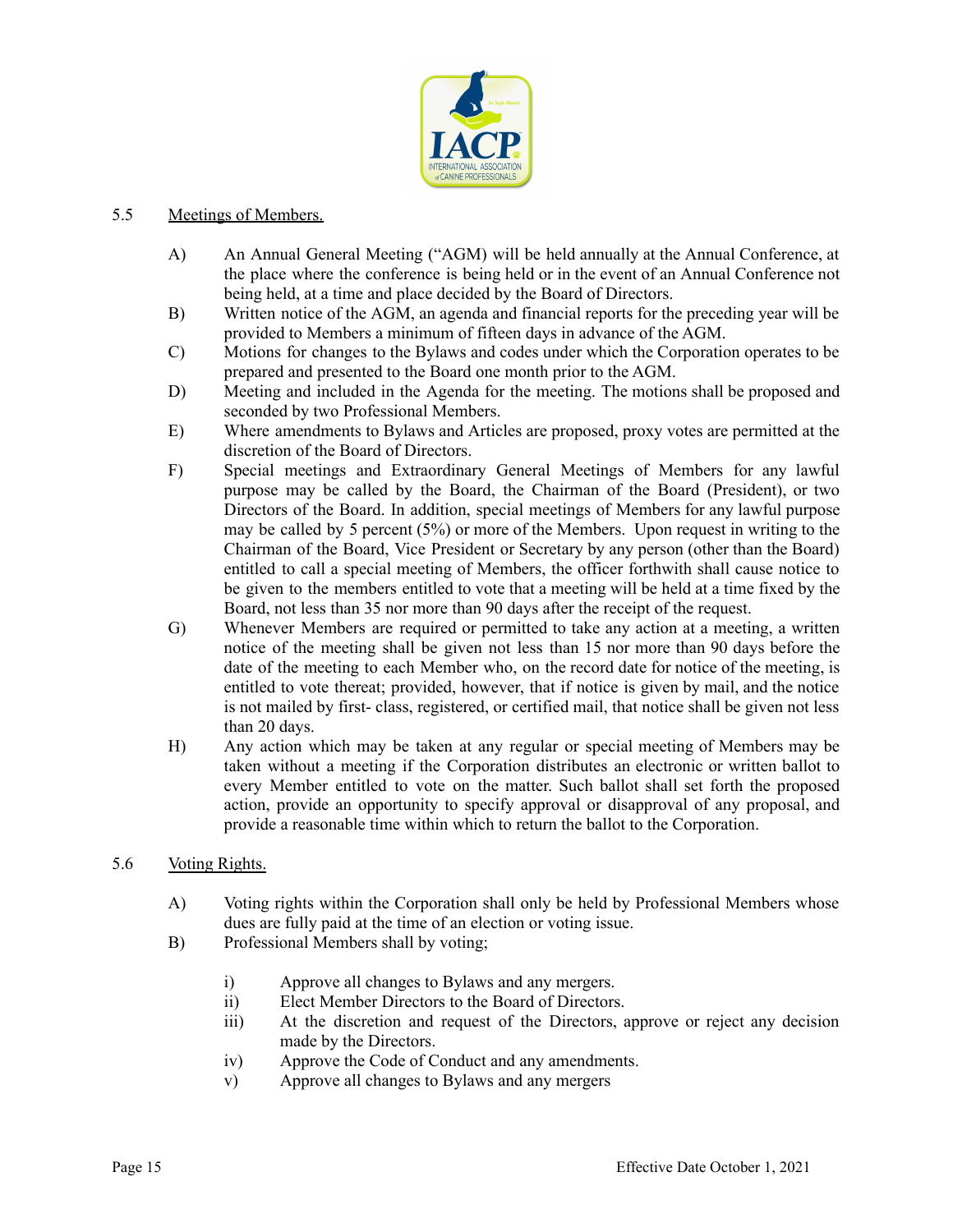

- C) One-third of the Members present in person or by proxy, shall constitute a quorum at a meeting of Members. Any Bylaw amendment to increase the quorum may be adopted only by approval of the Members. If a quorum is present, the affirmative vote of the majority of the voting power represented at the meeting, entitled to vote, and voting on any matter shall be the act of the Members, unless the vote of a greater number is required by this part or the articles or Bylaws.
- D) In a ballot, all solicitations for a vote shall indicate the number of responses needed to meet the quorum requirement and, with respect to ballots other than for the election of directors, shall state the percentage of approvals necessary to pass the measure submitted. The solicitation must specify the time by which the ballot must be received in order to be counted.
- E) A written or electronic ballot may not be revoked.
- F) Any form of proxy or written ballot distributed to 10 or more Professional Members shall afford an opportunity on the proxy or form of written ballot to specify a choice between approval and disapproval of each matter or group of related matters intended, at the time the written ballot or proxy is distributed, to be acted upon at the meeting for which the proxy is solicited or by such written ballot, and shall provide, subject to reasonable specified conditions, that where the person solicited specifies a choice with respect to any such matter the vote shall be cast in accordance therewith.
- G) In advance of any meeting of Members, the Board may appoint inspectors of election to act at the meeting and any adjournment thereof. If inspectors of election are not so appointed, or if any persons so appointed fail to appear or refuse to act, the chairman of any meeting of Members may, and on the request of any Member or a Member's proxy shall, appoint inspectors of election (or persons to replace those who so fail or refuse) at the meeting. The number of inspectors shall be either one or three. If appointed at a meeting on the request of one or more Members or proxies, the majority of Members represented in person or by proxy shall determine whether one or three inspectors are to be appointed. In the case of any action by written ballot, the Board may similarly appoint inspectors of election to act with powers and duties as set forth in this section. The inspectors of election shall determine the number of memberships outstanding and the voting power of each, the number represented at the meeting, the existence of a quorum and the authenticity, validity and effect of proxies, receive votes, ballots or consents, hear and determine all challenges and questions in any way arising in connection with the right to vote, count and tabulate all votes or consents, determine when the polls shall close, determine the result and do such acts as may be proper to conduct the election or vote with fairness to all Members. The inspectors of election shall perform their duties impartially, in good faith, to the best of their ability and as expeditiously as is practical. If there are three inspectors of election, the decision, act or certificate of a majority is effective in all respects as the decision, act or certificate of all. Any report or certificate made by the inspectors of election is prima facie evidence of the facts stated therein.

# 5.7 Suspension and/or Termination of Membership.

- A) An IACP Member may have their membership suspended or terminated pursuant to the provisions and procedures set for in the IACP Complaint Procedures or these Bylaws.
- B) Any IACP Member whose membership is suspended or terminated shall be liable for any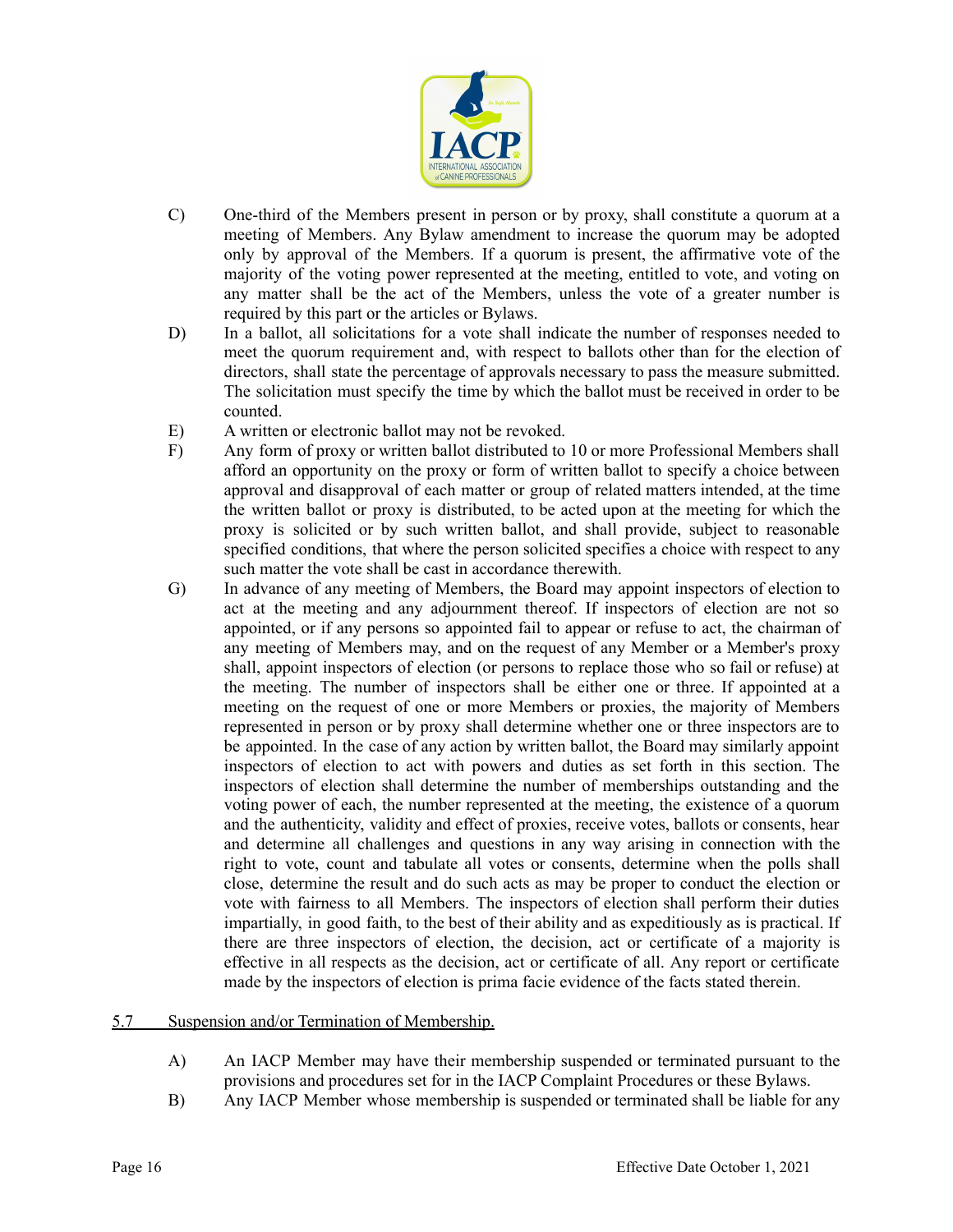

charges incurred, services or benefits actually rendered, dues, assessments or fees incurred before the suspension or termination or arising from contract or otherwise as determined by the Board.

C) The Board may temporarily suspend an IACP Member's membership without advanced notice to the member pending an investigation and determination as set forth in the IACP Complaint Procedures. The IACP Member does not lose any IACP benefits as a result of a temporary suspension but rather temporarily loses access to those benefits.

# 5.8 Expulsion of Members.

- A) The Board of Directors, by majority vote, may expel any Member for such cause or causes, if any, as it may determine, or based on the results of an investigated complaint pursuant to the Complaint Procedures, without a right of refund of membership dues paid.
- B) No Member may be expelled except according to procedures satisfying the requirements of this section.
- C) Any expulsion must be done in good faith and in a fair and reasonable manner.
- D) The Board shall notify the Member of the intent to expel the Member and its basis for expulsion.
- E) A Member shall have seven (7) calendar days upon receipt to respond to the Board's notice ("Notice Period").
- F) After the Notice Period, the Board shall decide whether to (1) expel the member; (2) not expel the member; or (3) to investigate/continue to investigate the circumstances. The Board shall provide the Member its decision in writing.
- G) Conviction of charges involving cruelty to or neglect of animals shall result in an automatic expulsion.
- H) Any notice required under this section may be given by any method reasonably calculated to provide actual notice Any notice given by mail must be sent by first-class or registered mail to the last known address of the Member shown on the Corporation's records. Notice given by email shall include a read receipt.
- I) Any action challenging an expulsion, suspension or termination of membership, including any claim alleging defective notice, must be commenced within one year after the date of the expulsion, suspension or termination. In the event such an action is successful an Appeals Committee of the Corporation may order any relief, including reinstatement, it finds equitable under the circumstances, but no vote of the Members or of the Board may be set aside solely because a person was at the time of the vote wrongfully excluded by virtue of the challenged expulsion, suspension or termination, unless the court finds further that the wrongful expulsion, suspension or termination was in bad faith and for the purpose, and with the effect, of wrongfully excluding the Member from the vote or from the meeting at which the vote took place, so as to affect the outcome of the vote.
- J) A Member who is expelled shall be liable for any charges incurred, services or benefits actually rendered, dues, assessments or fees incurred before the expulsion or arising from contract or otherwise.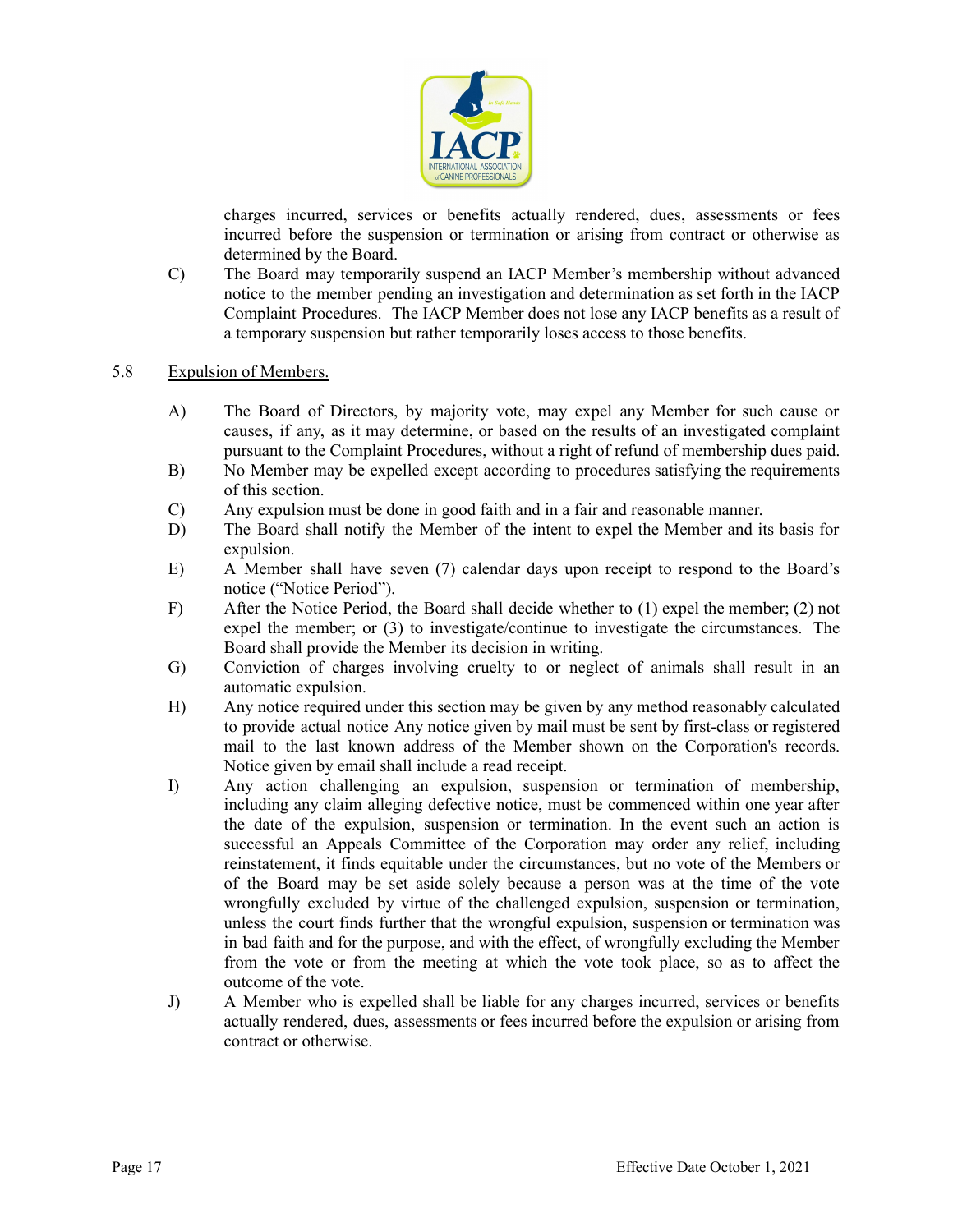

# 5.9 Termination of a Class of Membership.

- A) Before an amendment of the articles or Bylaws which would terminate all memberships or any class of memberships the Corporation shall give written notice to IACP Members not less than 45 nor more than 90 days prior to any vote by the Members on the amendment. The written notice shall describe the effect of the amendment on the Corporation and the Members.
- B) Any such amendment shall be approved by a majority vote of the Members Any such amendment shall terminate the rights Members of the class terminated shall have.

# **ARTICLE 6 BOOKS AND RECORDS**

- 6.1 Books and Records. The Corporation shall keep adequate and correct books and records of account and minutes of the proceedings of the Board of Directors and committees of the Board of **Directors**
- 6.2 Form of Records. Minutes shall be kept in written form. Other books and records shall be kept either in written form or in any other form capable of being converted into written form. If any record subject to inspection pursuant to the Non-profit Corporation Law is not maintained in written form, a request for inspection is not complied with unless and until the Corporation, at its expense, makes such record available in written form.
- 6.3 Annual Report. The Board of Directors shall cause an annual report (hereinafter the "Annual Report") to be sent to the directors not later than one hundred twenty (120) days after the close of the Corporations fiscal year. The Annual Report shall contain in appropriate detail the following:
	- A) The assets and liabilities, including the trust funds, of the Corporation as of the end of the fiscal year;
	- B) The principal changes in assets and liabilities, including trust funds, during the fiscal year;
	- C) The revenue or receipts of the Corporation both unrestricted and restricted to particular purposes, during the fiscal year;
	- D) The expenses or disbursements of the Corporation, for both general and restricted purposes, during the fiscal year; and
	- E) Any information required by Non-profit Corporation Law.

The Annual Report shall be accompanied by any report therein of independent accountants or, if there is no such report, the certificate of an authorized officer of the Corporation that such statements were prepared without audit from the books and records of the Corporation.

6.4 Financial Audit. The Board of Directors shall determine the need for a financial audit (hereinafter referred to as "Audit") based on the content and results of the Annual Report. An Audit shall be completed at least once every three (3) years by a three (3) member internal Review Committee comprised of one (1) Director who is not the Treasurer, and two (2) Professional Members chosen by the Board of Directors who may not be related to or business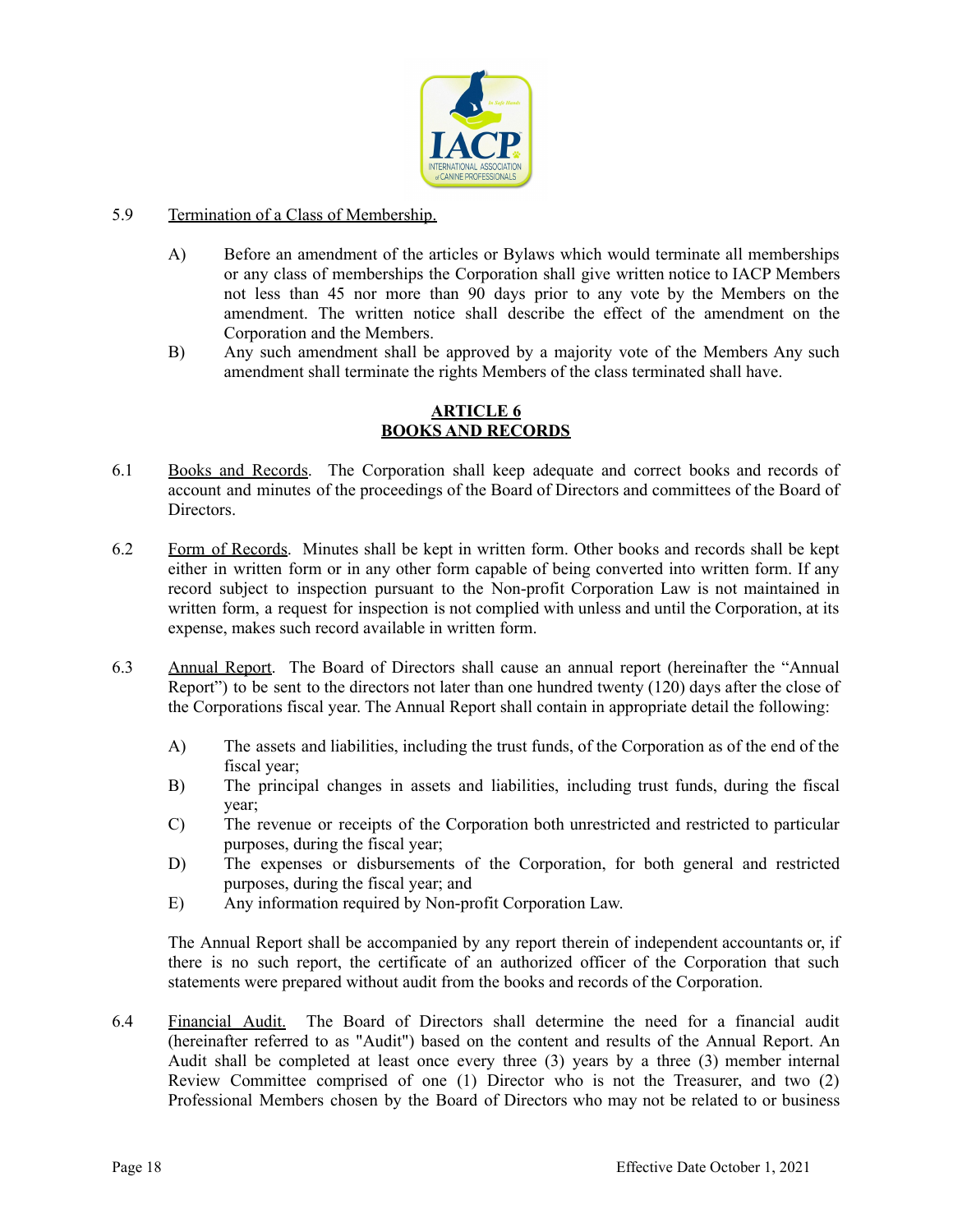

partners of any staff, Officers or Directors of the Corporation. An internal Review Committee may consult with or employ an accounting firm with the approval of a majority of the Board of Directors. The Board of Directors shall cause the Treasurer to coordinate the safe handling of all financial records with the Audit Committee. The Treasurer shall provide informational and technical support on Corporation financial accounting procedures to the Audit Committee. The completed Audit shall be sent to the Board of Directors not later than one hundred eighty (180) days after the close of the Corporations fiscal year in the year of the Audit. The Audit shall contain in appropriate detail the following:

- A) Examination of source documents and records for errors, fraud or illegal acts;
- B) Test accounting procedures, internal controls and records;
- C) Identify and communicate accounting deficiencies;
- D) Determine fraud assessment risk;
- E) Specific recommendations conforming to non-profit corporate accounting practices.

The results of the Audit and actions taken by the Board of Directors shall be recorded and communicated to the IACP Members.

# **ARTICLE 7 GRANTS, CONTRACTS, LOANS, ETC**

- 7.1 Grants. The making of grants and contributions, and otherwise rendering financial assistance for the purposes of the Corporation, may be authorized by the Board of Directors. The Board of Directors may authorize any officer or officers, agent or agents, in the name of and on behalf of the Corporation, to make any such grants, contributions or assistance.
- 7.2 Execution of Contracts. The Board of Directors may authorize any officer, employee or agent, in the name and on behalf of the Corporation, to enter into any contract or execute and satisfy any instrument, and any such authority may be general or confined to specific instances, or otherwise limited. In the absence of any action by the Board of Directors to the contrary, the President shall be authorized to execute such instruments on behalf of the Corporation.
- 7.3 Loans. The President or any other officer, employee or agent authorized by the Board of Directors may affect loans and advances at any time for the Corporation from any bank, trust company or other institutions or from any firm, corporation or individual and for such loans and advances may make, execute and deliver promissory notes, bonds or other certificates or evidences of indebtedness of the Corporation and, when authorized by the Board of Directors so to do, may pledge and hypothecate or transfer assets of the Corporation as security for any such loans or advances. Such authority conferred by the Board of Directors may be general or confined to specific instances or otherwise limited.
- 7.4 Checks, Drafts, Etc. All checks, drafts and other orders for the payment of money out of the funds of the Corporation, and all notes or other evidences of indebtedness of the Corporation, shall be signed on behalf of the Corporation in such manner as shall, from time to time, be determined by resolution of the Board of Directors.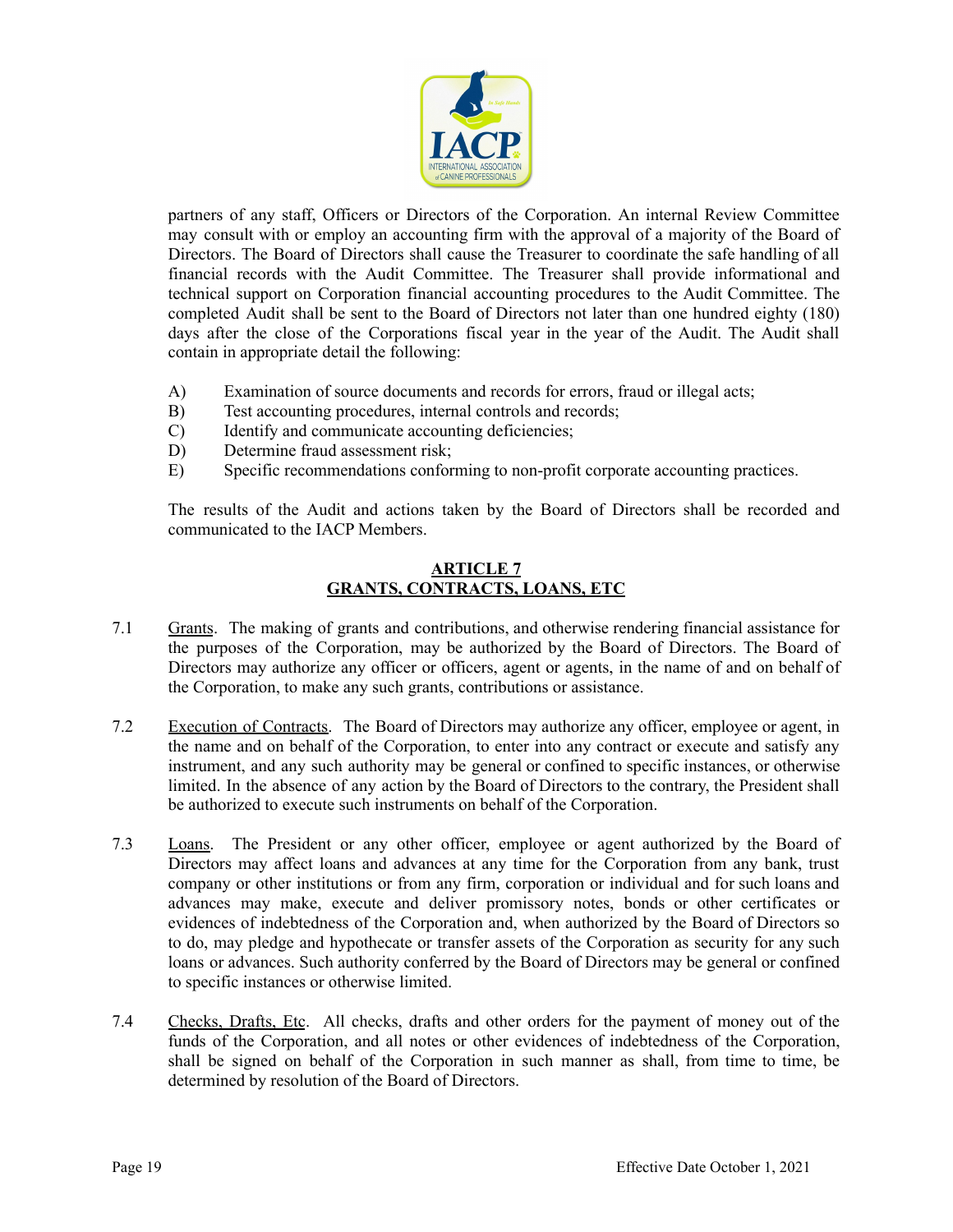

7.5 Deposits. The funds of the Corporation not otherwise employed shall be deposited from time to time to the order of the Corporation in such banks, trust companies or other depositories as the Board of Directors may select or as may be selected by an officer, employee or agent of the Corporation to whom such power may from time to time be delegated by the Board of Directors.

#### **ARTICLE 8 EMPLOYEES AND INDEPENDENT CONTRACTORS**

8.1 Employees/Independent Contractors. The Board of Directors may hire employees or independent contractors to meet the needs of the business. Individual employment contracts shall be negotiated determining hourly wage, personal benefits, working hours and term of contract. Independent contractors shall be used to support administrative and technical requirements or control long-term expenses as an adjunct to hiring full time employees. Contracts for independent contractors shall define specific tasks, assigned Committee or Officer, hourly wage and total contract price, and term of contract. No personal benefits of the Corporation shall be granted or paid to independent contractors. Payment of all salaries or contract payments are the sole responsibility of the Treasurer.

#### **ARTICLE 9 INDEMNIFICATIONS OF DIRECTORS AND OFFICERS**

- 9.1 Indemnification by Corporation.
	- A) For the purposes of this Section 9.1, "agent" means any person who is or was a director, officer, employee or other agent of the Corporation, or is or was serving at the request of the Corporation as a director, officer, employee or agent of another foreign or domestic corporation, partnership, joint venture, trust or other enterprise, or was a director, officer, employee or agent of a foreign or domestic corporation which was a predecessor corporation of the Corporation or of another enterprise at the request of such predecessor corporation; "proceeding" means any threatened, pending or completed action or proceeding, whether civil, criminal, administrative or investigative; and "expenses" includes, without limitation, attorneys' fees and any expenses of establishing a right to indemnification under Section 9.1(D) or Section 9.1(E).
	- B) The Corporation shall have the power to indemnify any person who was or is a party or is threatened to be made a party to any proceeding (other than an action by or in the right of the Corporation to procure a judgment in its favor, an action brought under Non-profit Corporation Law, or an action brought by the Attorney General or a person granted relater status by the Attorney General for any breach of duty relating to assets held in charitable trust) by reason of the fact that such person is or was an agent of the Corporation, against expenses, judgments, fines, settlements and other amounts actually and reasonably incurred in connection with such proceeding if such person acted in good faith and in a manner Which such person reasonably believed to be in the best interests of the Corporation and, in the case of a criminal proceeding- had no reasonable cause to believe the conduct of such person was unlawful. The termination of any proceeding by judgment, order, settlement, conviction or upon a plea of non contendere, or its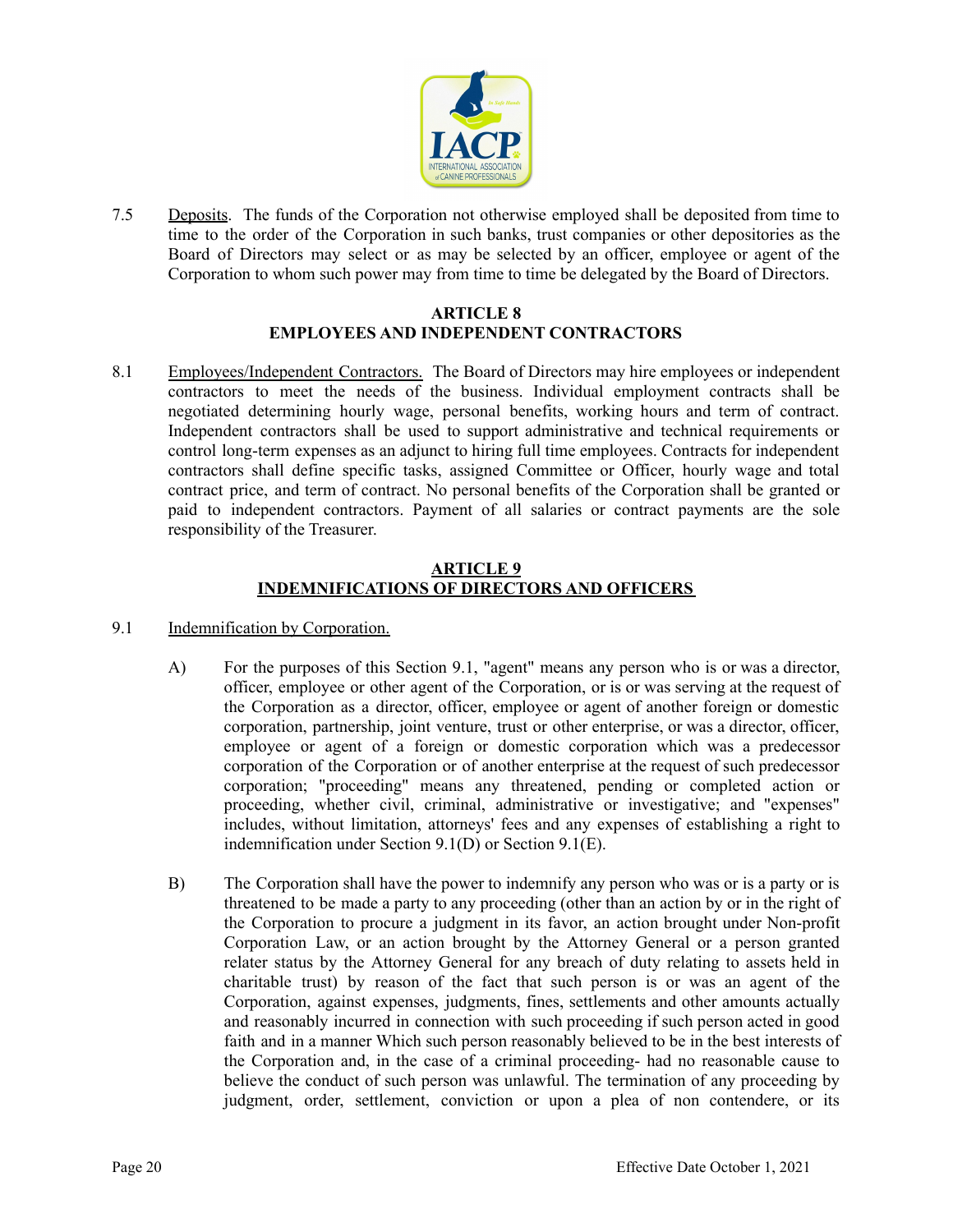

equivalent, shall not, of itself, create a presumption that the person did not act in good faith and in a manner which the person reasonably believed to be in the best interests of the Corporation or that the person had reasonable cause to believe that the person's conduct was unlawful.

- C) The Corporation shall have power to indemnify any person who was or is a party or is threatened to be made a party to any threatened, pending or completed action by or in the right of the Corporation, or brought under Non-profit Corporation Law, or brought by the Attorney General or a person granted relater status by the Attorney General for a breach of duty relating to assets held in charitable trust, to procure a judgment in its favor by the Corporation, against expenses actually and reasonably incurred by such person in connection with the defense or settlement of such action if such person acted in good faith, in a manner such person believed to be in the best interests of the Corporation and with such care, including reasonable inquiry, as an ordinarily prudent person in a like position would use under similar circumstances. No indemnification shall be made under this Section 8.1C:
	- i) In respect of any claim, issue or matter as to which such person shall have been adjudged to be liable to the Corporation in the performance of such person's duty to the Corporation, unless and only to the extent that the court in which such proceeding is or was pending shall determine upon application that in view of all the circumstances of the case, such person is fairly and reasonably entitled to indemnity for the expenses which such court shall determine;
	- ii) Of amounts paid in settling or otherwise disposing of a threatened or pending action, with or without court approval; or
	- iii) Of expenses incurred in defending a threatened or pending action which is settled or otherwise disposed of without court approval unless it is settled with the approval of the Attorney General.
- D) To the extent that an agent of the Corporation has been successful on the merits in defense of any proceeding referred to in Section 9.1(C) above, or in defense of any claim, issue or matter therein, the agent shall be indemnified against expenses actually and reasonably incurred by the agent in connection therewith.
- E) Except as provided in Section 9.1(D) above, any indemnification under this Section 9.1 shall be made by the Corporation only if authorized in the specific case, upon a determination that indemnification of the agent is proper in the circumstances because the agent has met the applicable standard of conduct set forth herein, by:
	- i) A majority vote of a quorum consisting of Directors who are not parties to such proceeding; or
	- ii) The court in which such proceeding is or was pending upon application made by the Corporation or the agent or the attorney or other person rendering services in connection with the defense, whether or not such application by the agent, attorney or other person is opposed by the Corporation.
- F) No indemnification or advance Shall be made under this Section 9.1, except as provided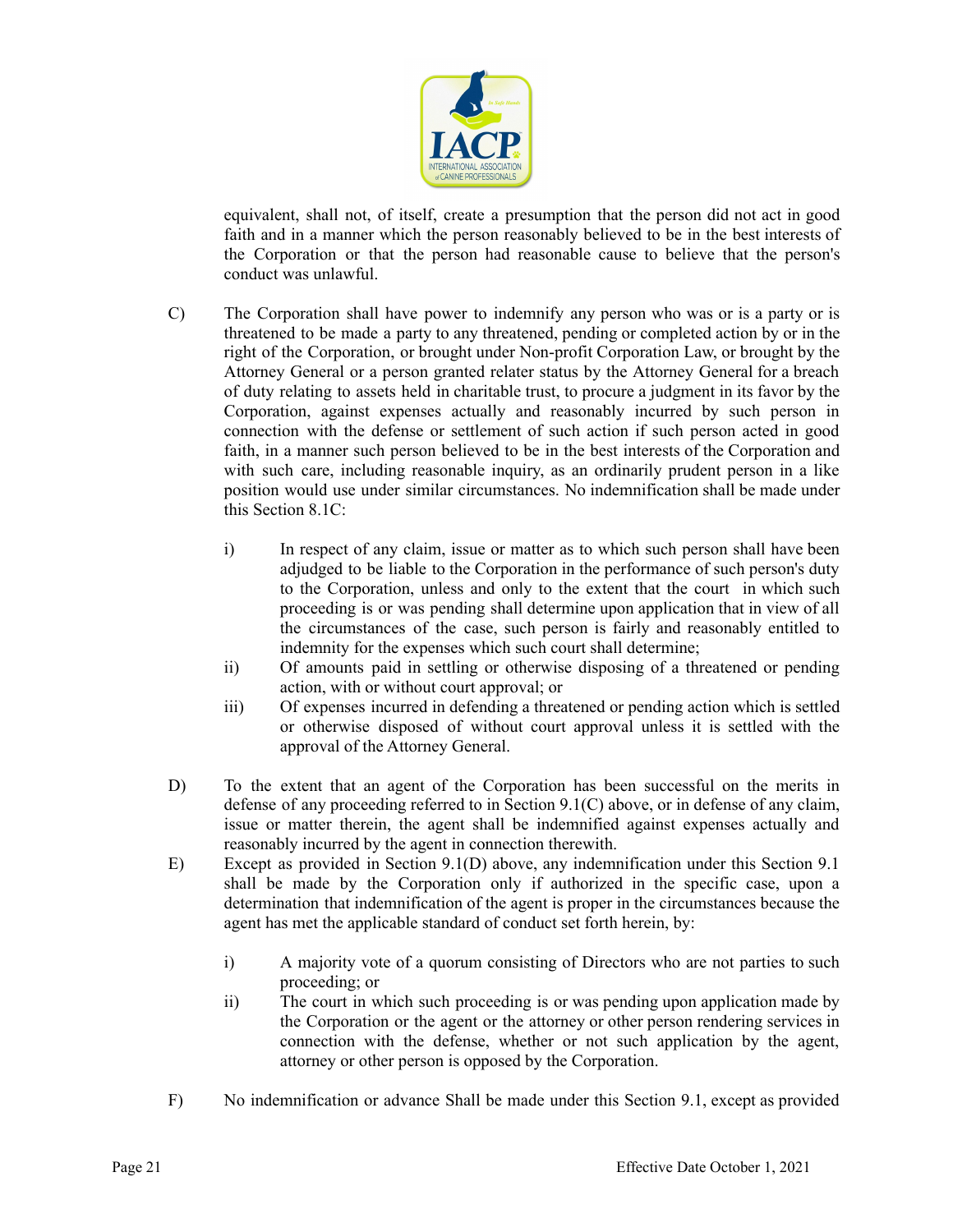

in Section 9.1(D) or Section 9.1(E) above, in any circumstance where it appears that:

- i) It would be inconsistent with a provision of the Articles, the Bylaws or an agreement in effect at the time of the occurrence of the alleged cause of action asserted in the proceeding in which the expenses were incurred or other amounts were paid, which prohibits or otherwise limits indemnification; or
- ii) It would be inconsistent with any condition expressly imposed by a court in approving a settlement.
- 9.2 Advancing Expenses. The Corporation may advance to each agent the expenses incurred in defending any proceeding referred to in Section 9.1 of these Bylaws prior to the final disposition of such proceeding upon receipt of an undertaking by or on behalf of the agent to repay such amount unless it shall be determined ultimately that the agent is entitled to be indemnified as authorized in Section 9.1 of these Bylaws.
- 9.3 Insurance. The Corporation shall have power to purchase and maintain insurance on behalf of any agent of the Corporation against any liability asserted against or incurred by the agent in such capacity or arising out of the agent's status as such whether or not the Corporation would have the power to indemnify the agent against such liability under the provisions of this section; provided, however, that the Corporation shall have no power to purchase and maintain such insurance to indemnify any agent of the Corporation for a violation the Non-profit Corporation Law (relating to self-dealing transactions).

#### **ARTICLE 10 INVESTMENTS**

10.1 Standards, Retention of Property. In investing, reinvesting, purchasing, acquiring, exchanging, selling and managing the Corporation's investments, other than assets held for use or used directly in carrying out a public or charitable program of the Corporation, the Board of Directors shall avoid speculation, looking instead to the permanent disposition of the funds, considering the probable income as well as the probable safety of the Corporation's capital.

Unless limited by the Articles, the Corporation may continue to hold property properly acquired or contributed to it if and as long as the Board of Directors, in the exercise of good faith and of reasonable prudence, discretion and intelligence, may consider that retention is in the best interests of the Corporation. No retention of donated assets violates this Section 10.1 where the donor in the instrument under which the Corporation received the assets required such retention. No such requirement may be effective more than ten (10) years after the death of the donor.

10.2 Endowment Fund. The Corporation may receive donations earmarked for an endowment fund from any source in cash or in other property acceptable to the Board of Directors, provided the terms and conditions, if any, are consistent with the purposes and powers of the Corporation as set forth in the Articles or the Bylaws of the Corporation. All donations so received, together with the income there from (hereinafter referred to as the "Fund"), shall be held, managed, administered and paid out in accordance with any terms and conditions with respect thereto. Unless otherwise specifically required, the Corporation may mingle such restricted donations with other assets of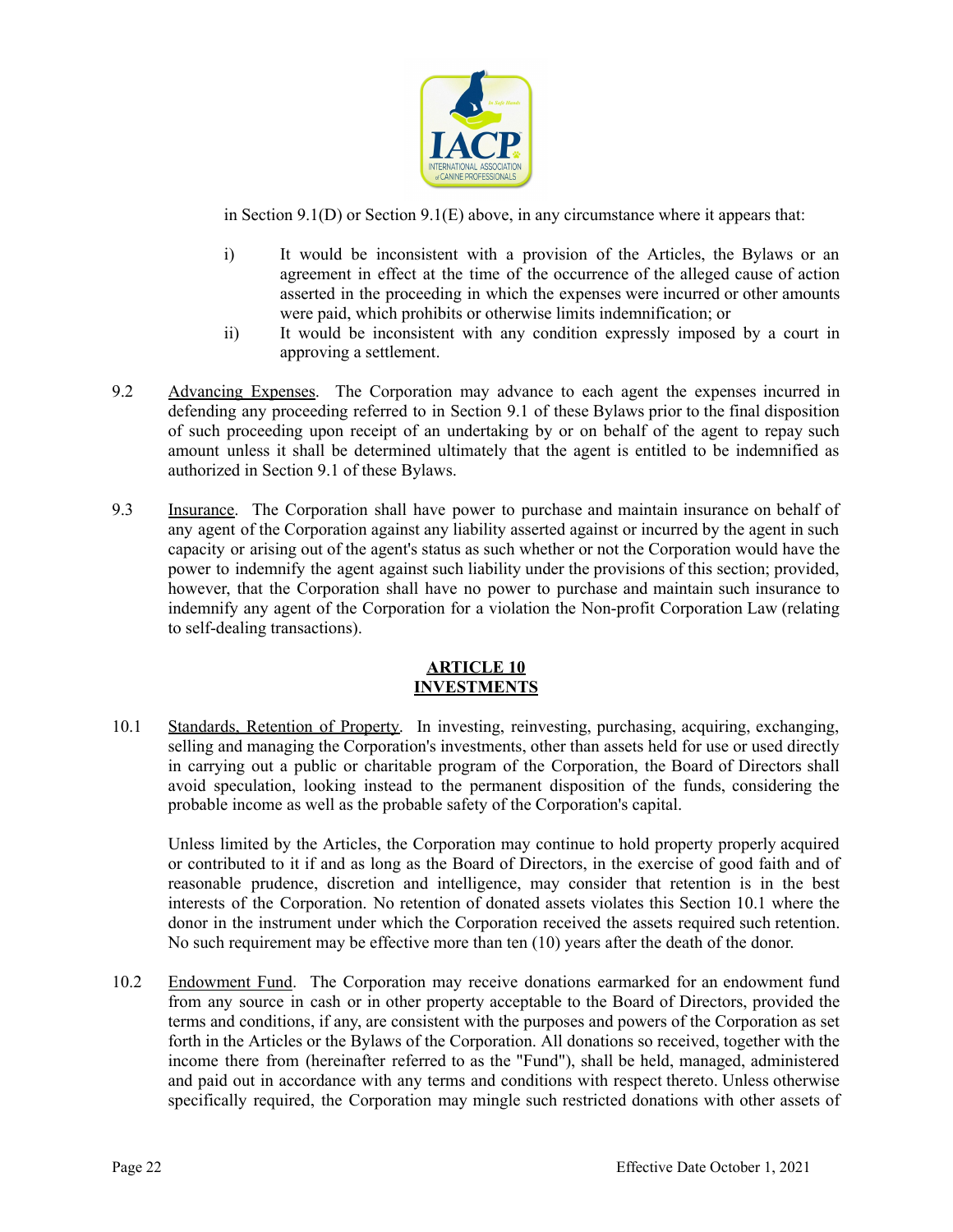

the Fund. The Corporation may reject any donation carrying restrictions deemed by the Board of Directors to be incompatible with the purpose of the Fund or the Corporation.

The Corporation shall keep a complete record of the source of all gifts made to the Fund and shall take such steps as the Board of Directors deems appropriate to recognize and commemorate each such gift, to the end that the memory of the gift and of the donor shall be appropriately preserved.

The Corporation shall disburse the Fund or the income there from at such time and in such a manner and in such amounts as the Board of Directors may, in its discretion, determine for the Corporation or its related activities.

#### **ARTICLE 11 DISTRIBUTION OF INCOME AND PROHIBITED ACTIVITIES**

11.1 Distribution. In the event that the Corporation shall at any time be a private foundation within the meaning of Section 509 of the United States Internal Revenue Code of 1986, as amended (hereinafter referred to as the "Code"), the Corporation, so long as it shall be such a private foundation, shall distribute its income for each taxable year at such time and in such manner as not to subject it to the tax on undistributed income imposed by Code Section 4942, and the Corporation shall not (1) engage in any act of self-dealing as defined in Code Section 4941, retain any excess business holdings as defined in Code Section 4943(c), make any investments in such manner as to subject the Corporation to any tax under Code Section 4944, or (2) make any taxable expenditures as defined in Code Section 4945(d).

#### **ARTICLE 12 SEALAND FISCAL YEAR**

- 12.1 Seal. The Board of Directors may adopt a corporate seal which shall be in the form of a circle and shall bear the full name of the Corporation and the year and state of its incorporation.
- 12.2 Fiscal Year. The fiscal year of the Corporation shall be determined, and may be changed, by resolution of the Board of Directors.

#### **ARTICLE 13 AMENDMENTS**

13.1 Amendments. As affirmed in the introduction of these Bylaws; Bylaws will be adopted, amended or repealed only by approval of a majority of the Board of Directors following the approval of a majority of the Professional Members at the Annual General Meeting, extraordinary General Meetings, or by electronic ballot or postal ballot.

Motions for changes to the Bylaws and codes under which the Corporation operates shall be prepared and presented to the Board at any time, with the exception that motions presented at the Annual General Meeting shall be prepared and presented to the Board one month before the meeting and be included in the meeting agenda. All motions shall be proposed and seconded by